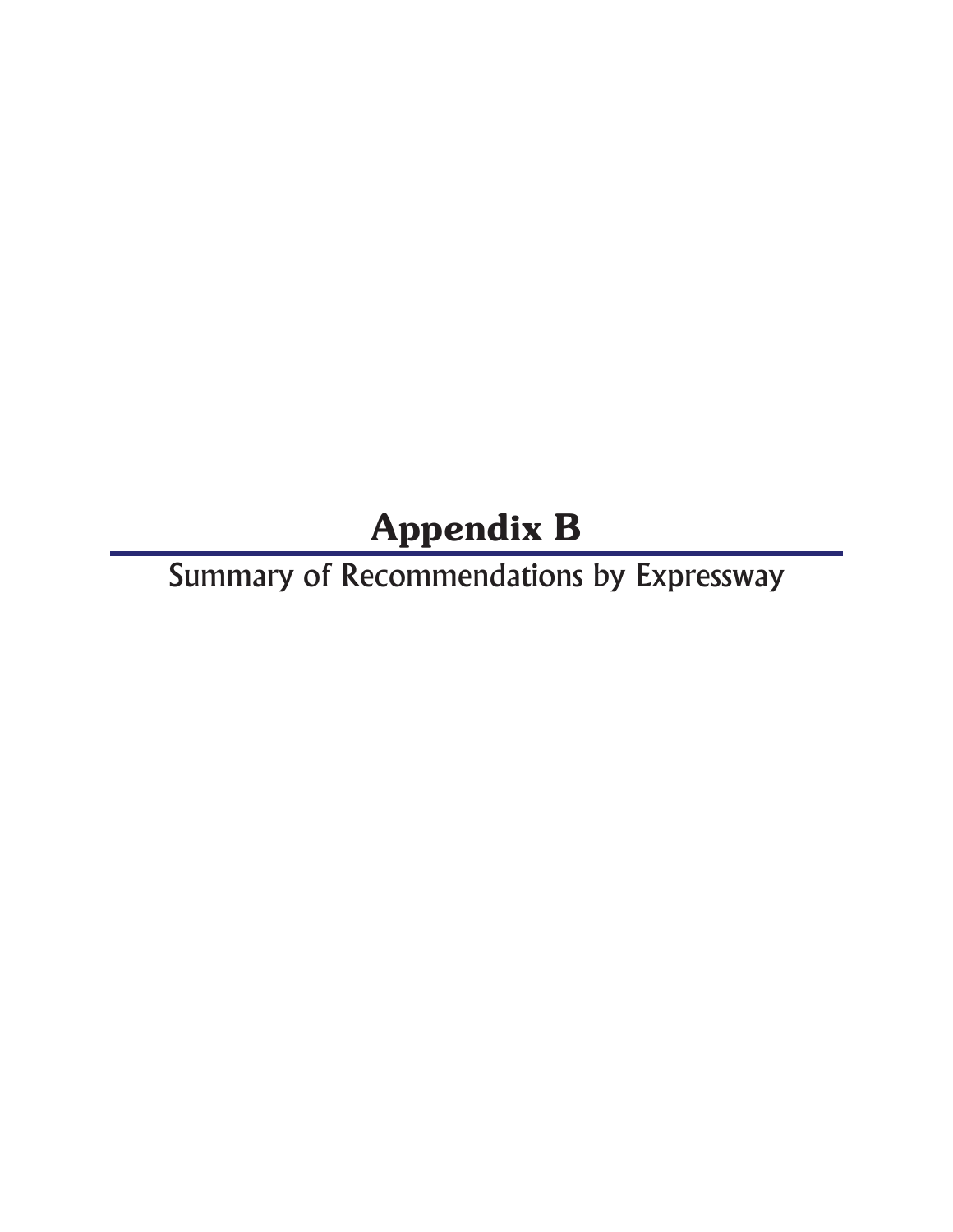#### **Almaden Expressway**

*Vision* High-end express arterial with freeway-like segments.

*Expressway Characteristics*

- **8.5** miles long
- **4-8** lanes wide
- **19** signalized intersections
- **2** freeway connections (SR 85, SR 87)
- **1** city served (San Jose)
- **150,000** vehicles use Almaden daily
- **2** LOS F intersections in 2001/2002
- **3** LOS F intersections projected in 2025



46.25

*Roadway Capacity and Operational*

The roadway improvement projects recommended for Almaden Expressway are listed below:

| Operational  |                                     |                                                                                                                                                                                                                                                                                                                                                                                                                                    |                      |                    |
|--------------|-------------------------------------|------------------------------------------------------------------------------------------------------------------------------------------------------------------------------------------------------------------------------------------------------------------------------------------------------------------------------------------------------------------------------------------------------------------------------------|----------------------|--------------------|
| Improvements | <b>Tier Priority</b>                | Project Description (1)                                                                                                                                                                                                                                                                                                                                                                                                            |                      | Cost<br>(millions) |
|              | Measure B/<br>Property<br>Developer | Provide additional NB through lane on Almaden at Blossom Hill and SR 85 NB off-ramp<br>intersections plus additional SB through lane on Almaden at Branham and Cherry<br>intersections with additional left-turn lane at all four approaches at Cherry intersection                                                                                                                                                                |                      | N.A.               |
|              | 1A                                  | Widen to 8 lanes between Coleman and Blossom Hill including an additional left-turn<br>lane from SB Almaden to Coleman and from EB and WB Coleman to Almaden, and a<br>right-turn lane from WB Coleman to NB Almaden; a 4th SB and NB through lane on<br>Almaden at Via Monte; and an additional left-turn (a total of three) from SB Almaden to<br>EB Blossom Hill and an additional SB through lane at Blossom Hill intersection |                      | $$6-8$             |
|              | 1A                                  | Initiate a Caltrans Project Study Report (PSR)/Project Development Study (PDS) to<br>reconfigure SR 85/Almaden interchange                                                                                                                                                                                                                                                                                                         |                      | \$.25              |
|              | 1A                                  | Provide interim operational improvements at SR 85/Almaden: widen SB Almaden to<br>provide a 5th lane between the Best Buy driveway and SB loop on-ramp serving as<br>auxiliary lane for weaving vehicles; widen SB SR 85 off-ramp to add a third left-turn;<br>provide an additional EB approach lane resulting in two left-turn, one through/right<br>shared, and two right-turn lanes                                            |                      | \$2                |
|              | 1C                                  | Widen to 6 lanes starting south of Camden to conform with the current 6-lane segment<br>south of Redmond with additional left-turn lane from EB and WB Camden to Almaden                                                                                                                                                                                                                                                           |                      | $$5-6$             |
|              | $\overline{2}$                      | Widen to 6 lanes from Almaden Road to south of Camden                                                                                                                                                                                                                                                                                                                                                                              |                      | \$10               |
|              | 3                                   | Modify the SR 85/Almaden interchange to a par-clo type with loops in the NE and SE<br>quadrants                                                                                                                                                                                                                                                                                                                                    |                      | \$20               |
|              |                                     | (1) When funding is obtained, each project will undergo design, environmental review,<br>and community outreach as appropriate. Project descriptions will be changed as                                                                                                                                                                                                                                                            | <b>Total Tier 1A</b> | \$8.25-<br>10.25   |
|              |                                     | needed based on the results of these activities.                                                                                                                                                                                                                                                                                                                                                                                   | Total Tier 1C        | $$5-6$             |
|              | NOTE:                               |                                                                                                                                                                                                                                                                                                                                                                                                                                    | <b>Total Tier 2</b>  | \$10               |
|              |                                     | Implementation of an extension of Almaden Expressway to Bailey Avenue and                                                                                                                                                                                                                                                                                                                                                          | Total Tier 3         | \$20               |

additional improvements for the existing Almaden Expressway will be determined by City of San Jose land use decisions.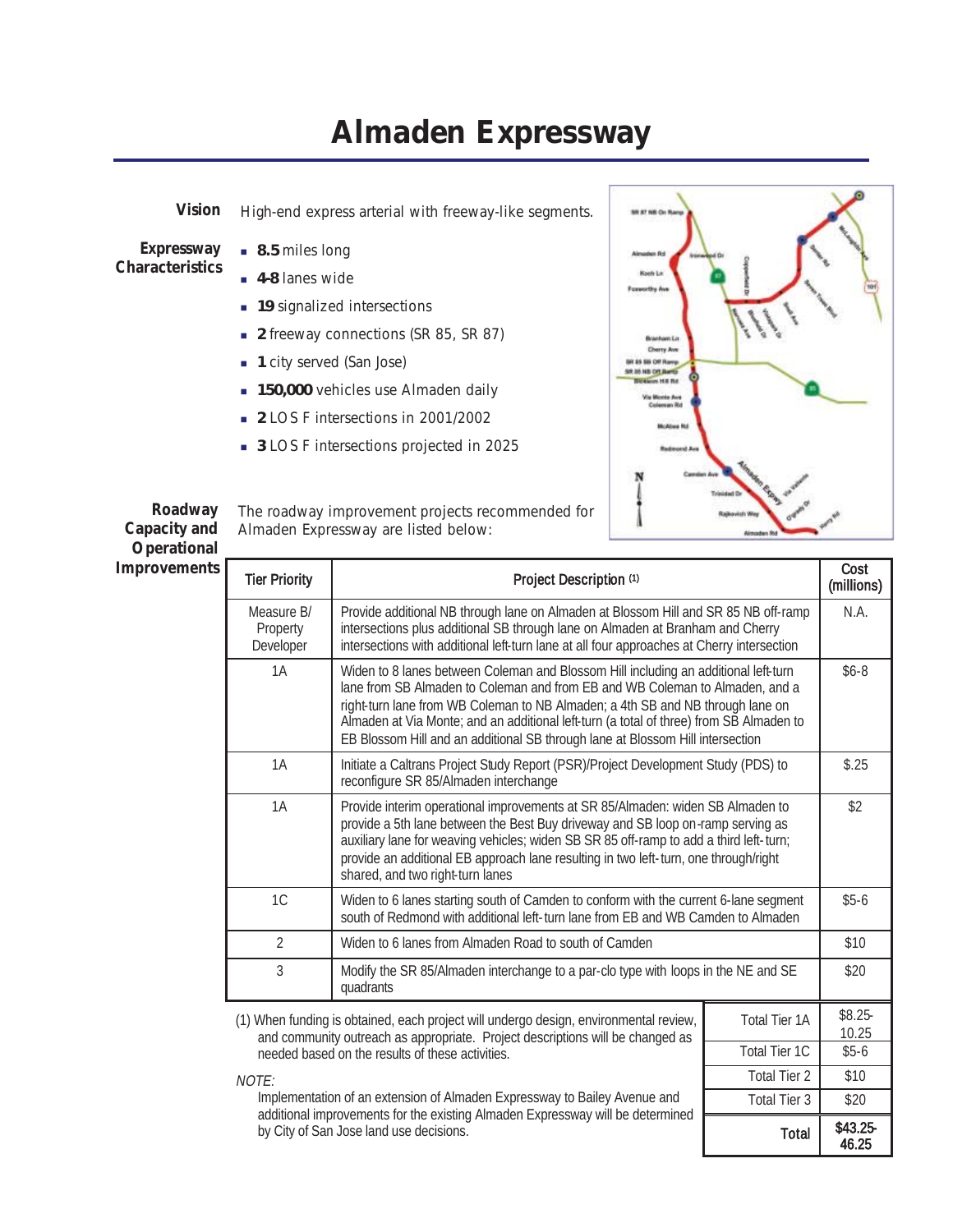- *Effectiveness of Roadway Improvements* Expressway south of SR 85 would improve from LOS E to LOS D and north of SR 85 would continue to operate at LOS C or better.
	- All existing and projected LOS F intersections would be improved to LOS E or better.

*Bicycle Improvements*

- All necessary re-striping to bring Almaden Expressway into compliance with the Bicycle Accommodation Guidelines (BAG) will be completed as part of a systemwide re-striping project.
	- Shoulder widening is needed between Ironwood and Koch for a total cost of \$2.0 million. \$1.6 million is funded by a grant creating a net need of \$0.4 million.

*Pedestrian Improvements* Almaden has a generally continuous pedestrian system using sidewalks and parallel facilities.

- Seven pedestrian crossing enhancement locations were identified for trail, school, bus stop, and commercial access: O'Grady/Almaden, Via Valiente, Trinidad, Camden, Redmond, McAbee/Winfield, and Branham. Total potential cost is \$1.4 million.
- A new pedestrian overcrossing (POC) is recommended near Coleman to connect trails and provide access to the Almaden light rail station. Estimated cost is \$4.0 million.
- New sidewalks are recommended at the following locations:

| New Sidewalk<br>Locations | <b>Project Need</b>      | Cost<br>(millions) |
|---------------------------|--------------------------|--------------------|
| NW quadrant at Camden     | Gap closure              | \$0.08             |
| NE of Redmond             | Gap closure              | \$0.15             |
| NE of McAbee              | Gap closure              | \$0.08             |
| NE of Coleman             | Gap closure              | \$0.23             |
| NE of Via Monte           | Gap closure              | \$0.15             |
| SE of Cherry              | Gap closure              | \$0.16             |
| NW of Branham             | Connect to parallel path | \$0.06             |
| NE of Koch                | Connect to parallel path | \$0.04             |
|                           | Total                    | \$0.95             |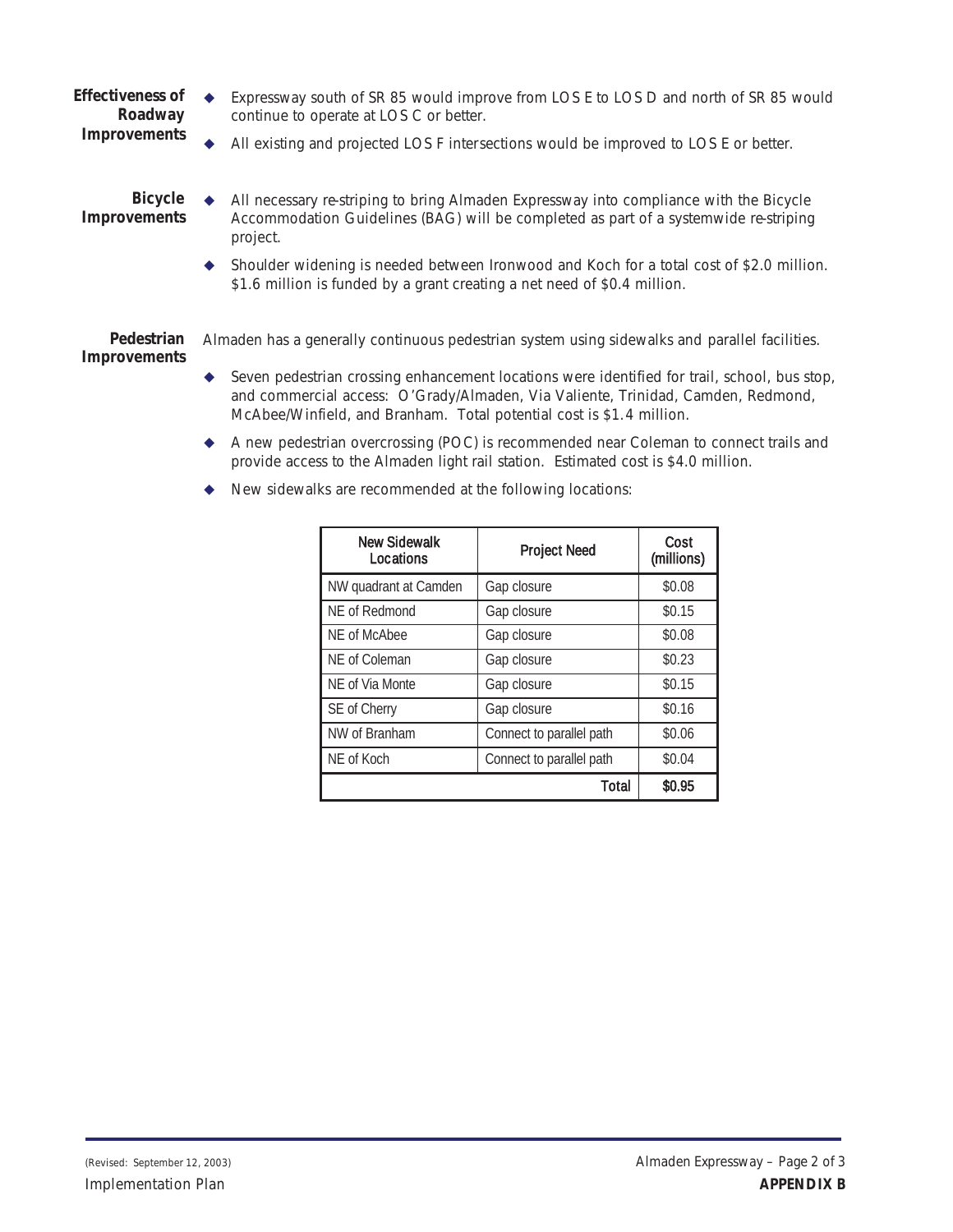*Sound Wall Improvements* The Plan recommends both new sound walls and higher replacement walls at certain locations to meet noise standards. Recommendations are as follows:

| Sound Wall<br><b>Project Description</b>                                                                                           | Cost<br>(millions) |
|------------------------------------------------------------------------------------------------------------------------------------|--------------------|
| From Almaden/O'Grady to south of Camden                                                                                            |                    |
| Higher replacement walls along east side between Winfield and<br>Redmond, and new walls between the existing and replacement walls | \$0.69             |
| Higher replacement and new walls SE of Trinidad                                                                                    |                    |
| Between Coleman and SR 85                                                                                                          | \$0.34             |
| New walls NF of Foxchase and west side between Mesa and Coleman                                                                    |                    |
| Between SR 85 and SR 87                                                                                                            |                    |
| New walls NE and SE of Koch and SW of Cherry<br>٠                                                                                  | \$4.54             |
| Higher replacement walls SW of Koch and NW of Cherry                                                                               |                    |
| Total                                                                                                                              | \$5.6              |

*Total Other*  The bicycle, pedestrian, and sound wall improvements recommended for Almaden Capital Costs total \$12.35 million. \$2.32 million of these costs are included in roadway project costs for a net need of \$10.03 million.

*Other Improvements* The *Implementation Plan* also includes recommendations for systemwide improvements in signal operations, landscaping, and maintenance (such as sweeping, pavement maintenance, graffiti removal, replacing aging sidewalks and sound walls). These recommendations apply to all expressways. For more information about these systemwide improvements, please see the following sections:

- ◆ Section 4 "Signals/Traffic Operations System (TOS)"
- ◆ Section 8 "Finishing Program" (includes landscaping discussion)
- ◆ Section 9 "Maintenance and Operations"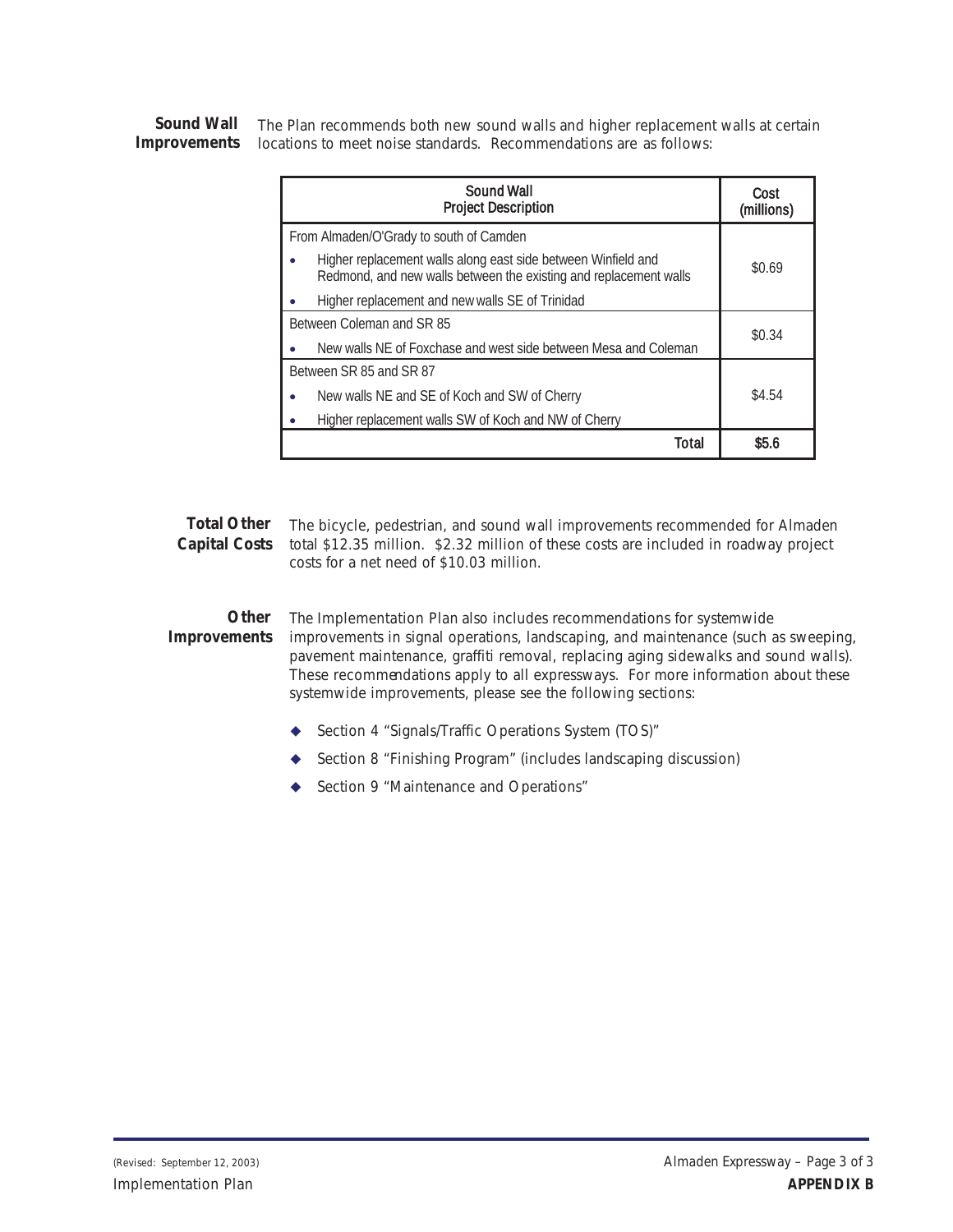## **Capitol Expressway**

*Vision* Corridor in transition to high-capacity arterial with light rail transit in median.

- *Expressway Characteristics*
- 8.7 miles long
- **6-8** lanes wide, including HOV lanes
- **18** signalized intersections
- **3** freeway connections (SR 87, US 101, I-680)
- **1** city served (San Jose)
- **300,000** vehicles use Capitol daily
- **2** LOS F intersections in 2001/2002
- **9** LOS F intersections projected in 2025



Total Tier  $3 \mid$  \$20-30

*Roadway Capacity and Operational Improvements* The roadway improvement projects recommended for Capitol Expressway are listed below:

| Tier<br>Priority                                                               | Project Description (1)                                                                                                    |               | Cost<br>(millions) |
|--------------------------------------------------------------------------------|----------------------------------------------------------------------------------------------------------------------------|---------------|--------------------|
| N.A.                                                                           | Story to Nieman (2)                                                                                                        |               | <b>TBD</b>         |
| 1B                                                                             | Interchange at Silver Creek (3)                                                                                            |               | $$50-60$           |
| 1C                                                                             | Provide a third left-turn lane from SB Senter to EB Capitol                                                                |               | \$4.5              |
| 1C                                                                             | Provide a third left-turn form SB McLaughlin to EB Capitol (3)                                                             |               | \$3.5              |
| 1C                                                                             | Provide a third left-turn lane from NB Aborn to WB Capitol and a second right-turn lane<br>from EB Capitol to SB Aborn (3) |               | $$5-6$             |
| 1 <sup>C</sup>                                                                 | Provide a third left-turn shared with through lane from SB Capitol Avenue to the SB<br>expressway                          |               | \$2                |
| 3                                                                              | Freeway/expressway direct connector HOV ramps at US 101                                                                    |               | $$20-30$           |
|                                                                                |                                                                                                                            | Total Tier 1B | $$50-60$           |
| Total Tier 1C<br>(1) Whan funding is obtained each project will undergo design |                                                                                                                            | $$15-16$      |                    |

- (1) When funding is obtained, each project will undergo design, environmental review, and community outreach as appropriate. Project descriptions will be changed as needed based on the results of these activities. The state of the set of the set of these activities. Total is set of the set of the set of the set of the set of the set of the set of the set of the set of the set of the set of t
- $(2)$  Any potential roadway improvements for the Story to Nieman segment of Capitol Expressway will be determined through coordination with VTA's light rail project and San Jose's policies. The light rail project Draft Environmental Impact Statement/Environmental Impact Report (EIS/EIR) to the Federal Transit Administration (FTA) will be released in late-2003.
	- (3) Actual improvements and cost estimates for the McLaughlin to Aborn segment of Capitol Expressway will be identified through VTA's US 101 Central Corridor Study to be completed by the end of 2003 or early 2004. Projects for McLaughlin, Silver Creek, and Aborn are listed here as placeholders.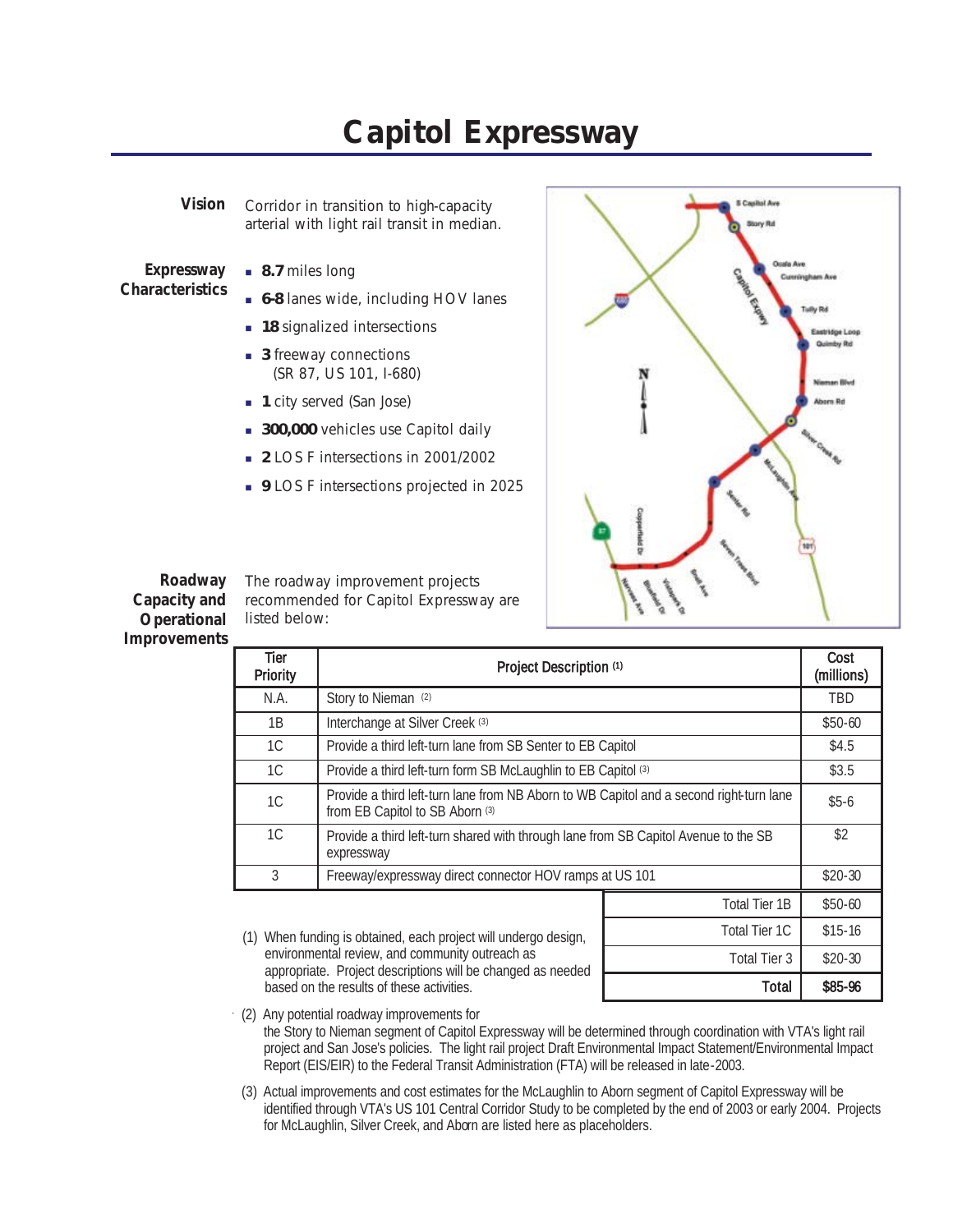- *Effectiveness of Roadway Improvements* Projected LOS information for the expressway north of Nieman to I-680 is not available since the future conditions with the planned LRT in place have not yet been fully defined.
	- The expressway from Nieman to McLaughlin would improve from LOS F to LOS E and from McLaughlin to SR 87 would continue to operate at LOS D.
	- All existing and projected LOS F intersections from Nieman to SR 87 would be improved to LOS E or better.

*Bicycle Improvements*

- All necessary re-striping to bring the expressway into compliance with the Bicycle Accommodation Guidelines (BAG) will be completed as part of a systemwide re-striping project.
- Specific bicycle improvements for the Story to Nieman area are being determined by the light rail project.
- Shoulder widening is needed on the westbound approach at Silver Creek to provide a bicycle slot for a cost of \$0.2 million.

*Pedestrian Improvements* The pedestrian plan for Capitol calls for sidewalks along almost the entire length of the expressway except in the Story to Nieman area where the light rail project is planning to provide a wide multi-use path along one side of the roadway.

- Seven pedestrian crossing enhancement locations were identified for school, bus stop, and commercial access: Bluefield, Vista Park, Snell, Seven Trees, Senter, Silver Creek, and Aborn. Total potential cost is \$1.4 million.
	- New Sidewalk Location **Project Need** Cost (millions) Vista Park to SR 87, south side Gap closure Gap closure \$0.41 SW of Snell to SE of Monterey Gap closure Gap closure the solution of the solution of the solution of the solution of the solution of the solution of the solution of the solution of the solution of the solution of the solu Seven Trees to Senter, west side & SE of Senter  $\left|$  Gap closure & connect to parallel path  $\left| \right.$  \$0.63 NE of Senter to NW of McLaughlin along Coyote Creek Park, north side Connect to parallel path \$0.21 SW of Quimby Soles and Soles and Soles and Soles and Soles and Soles and Soles and Soles and Soles and Soles and Soles and Soles and Soles and Soles and Soles and Soles and Soles and Soles and Soles and Soles and Soles and Capitol Ave to I-680, west side Connect to parallel path  $\qquad$  \$0.36 Total  $\frac{1}{2.43}$
- ◆ New sidewalk recommendations include: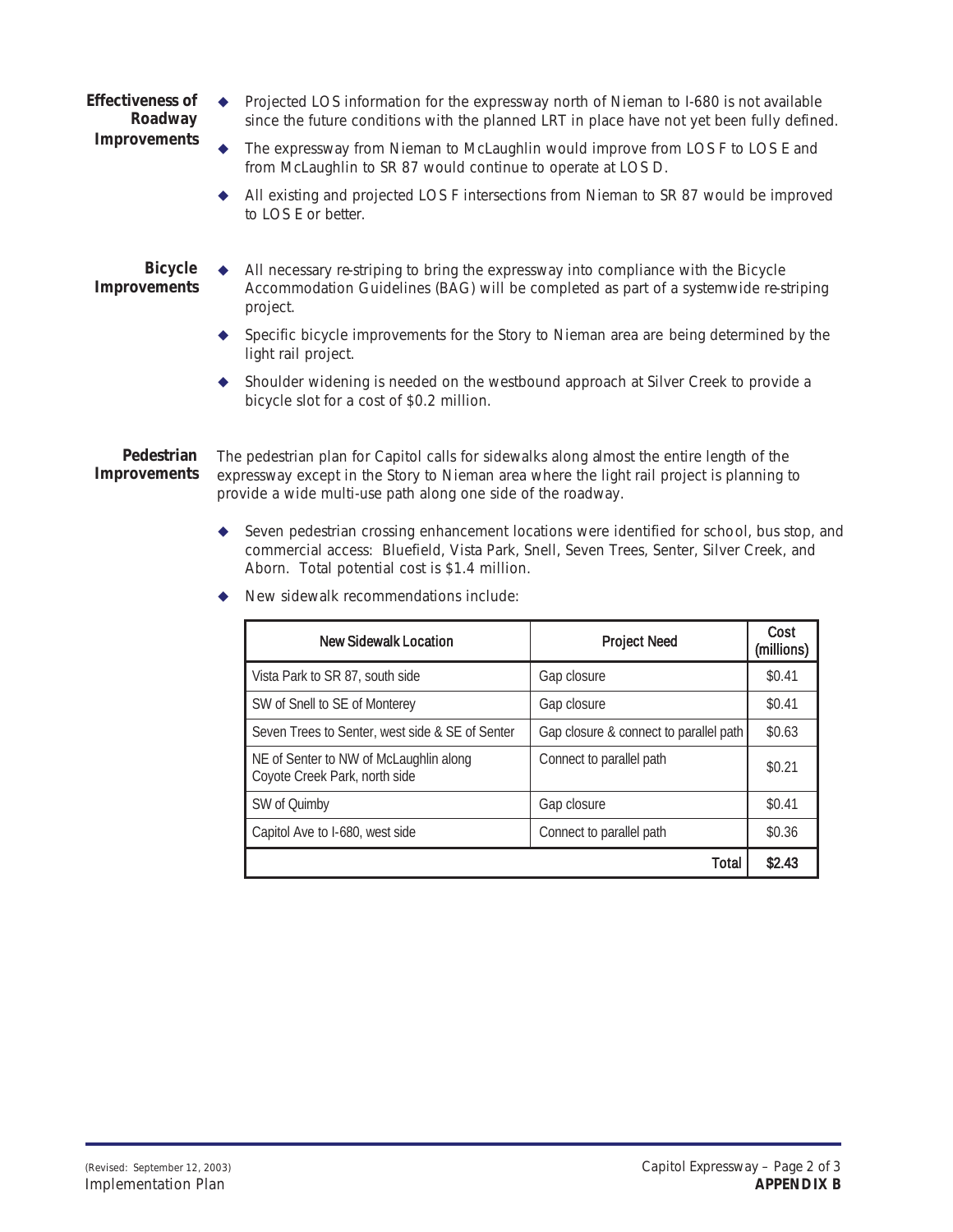*Sound Wall Improvements* rail project. The Plan recommends both new sound walls and higher replacement walls at Sound wall needs for the area between Story and Nieman will be determined by the light certain locations to meet noise standards. Recommendations are as follows:

| Sound Wall<br><b>Project Description</b>                                                                                                                               | Cost<br>(millions) |
|------------------------------------------------------------------------------------------------------------------------------------------------------------------------|--------------------|
| Between SR 87 and US 101                                                                                                                                               |                    |
| New walls along NE and SE of Senter, SW of Seven Trees,<br>NW and SE of Vista Park, gap closure on south side<br>between Vista Park and Bluefield, and NW of Bluefield | \$3.46             |
| Higher replacement wall SE of Seven Trees                                                                                                                              |                    |
| New walls for gap closure between I-680 and Capitol Avenue.                                                                                                            | \$0.28             |
| Total                                                                                                                                                                  | \$3.74             |

*Total Other*  The bicycle, pedestrian, and sound wall improvements recommended for Capitol total Capital Costs \$7.77 million. \$1.16 million of these costs are included in roadway project costs for a net need of \$6.61 million.

*Other Improvements* The *Implementation Plan* also includes recommendations for systemwide improvements in signal operations, landscaping, and maintenance (such as sweeping, pavement maintenance, graffiti removal, replacing aging sidewalks and sound walls). These recommendations apply to all expressways. For more information about these systemwide improvements, please see the following sections:

- ◆ Section 4 "Signals/Traffic Operations System (TOS)"
- ◆ Section 8 "Finishing Program" (includes landscaping discussion)
- ◆ Section 9 "Maintenance and Operations"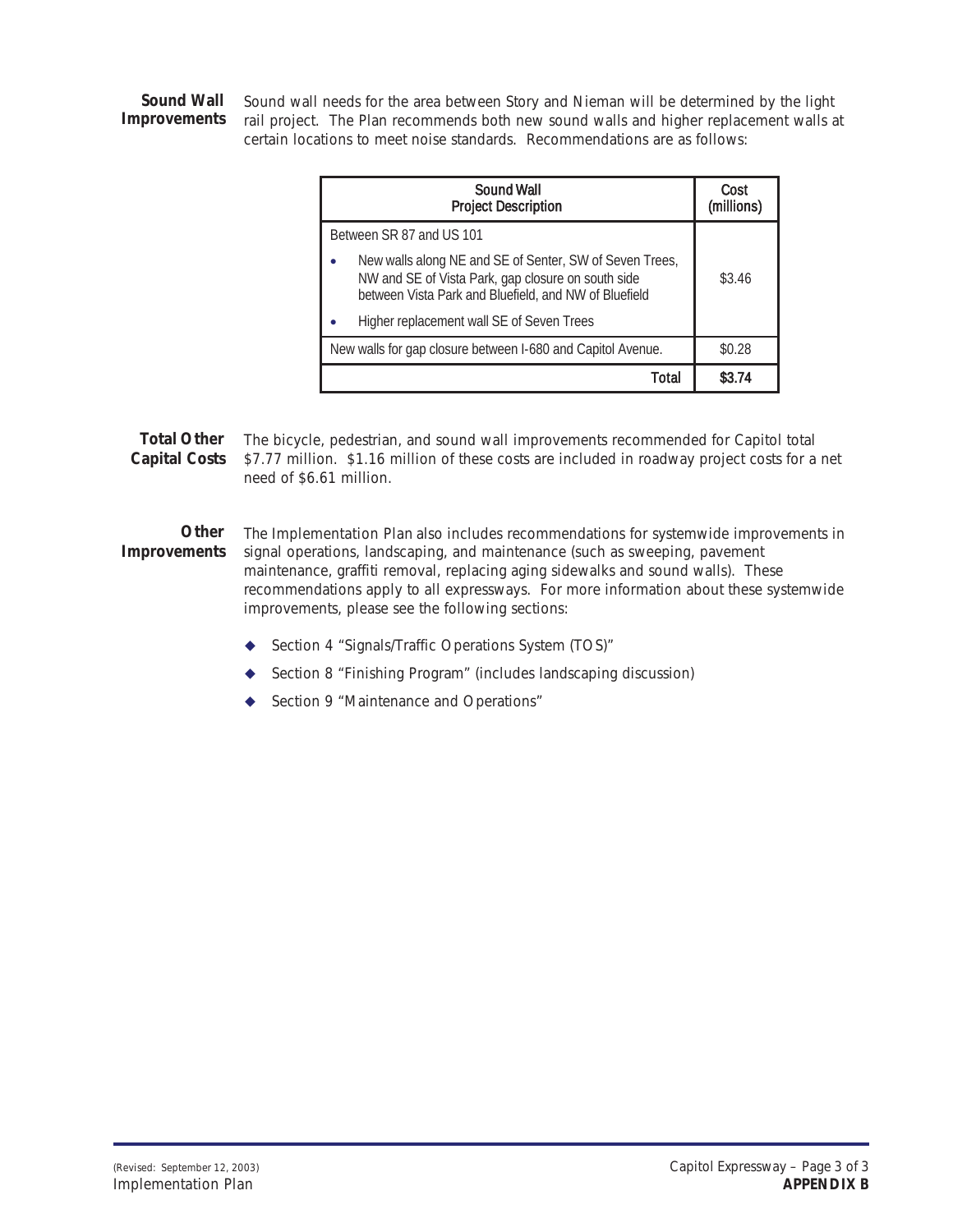#### **Central Expressway**



*Vision* High-end express arterial with freeway-like segments.

*Expressway Characteristics*

- 9.6 miles long
- **4-6** lanes wide
- **17** signalized intersections
- Access to **3** freeways (US 101, SR 237, SR 85) and **2** expressways (San Tomas, Lawrence)
- **5** cities served (Palo Alto, Mountain View, Sunnyvale, Santa Clara, San Jose)
- **110,000** vehicles use Central daily
- **3** LOS F intersections in 2001/2002
- **3** LOS F intersections projected in 2025

| Roadway                                     |                  | The roadway improvement projects recommended for Central Expressway are listed below:                                                                                                        |                      |                    |
|---------------------------------------------|------------------|----------------------------------------------------------------------------------------------------------------------------------------------------------------------------------------------|----------------------|--------------------|
| Capacity and<br>Operational<br>Improvements | Tier<br>Priority | Project Description (1)                                                                                                                                                                      |                      | Cost<br>(millions) |
|                                             | 1A               | Widen between Mary and Lawrence to provide auxiliary and/or acceleration/deceleration lanes to<br>improve ramp operations and safety (2)                                                     |                      | \$13               |
|                                             | 1A               | Widen to 6 lanes between Lawrence and San Tomas Expressways without HOV lane operations (3)                                                                                                  |                      | \$10               |
|                                             | 1A               | Convert the Measure B HOV lane widening between San Tomas and De La Cruz to mixed flow and<br>remove the HOV queue jump lanes at Scott, if unsuccessful after a 3 to 5 year trial period (3) |                      | \$0.1              |
|                                             | $\overline{2}$   | Interchange at Rengstorff <sup>(4)</sup>                                                                                                                                                     |                      | \$60               |
|                                             | 2                | Depress Central at light rail crossing near Whisman                                                                                                                                          |                      |                    |
|                                             | $\overline{2}$   | At-grade improvements or interchange at Mary (5)                                                                                                                                             |                      | $$4-50$            |
|                                             | 2                | Interchange at Bowers                                                                                                                                                                        |                      | \$45               |
|                                             | (1)              | When funding is obtained, each project will undergo design, environmental review, and                                                                                                        | <b>Total Tier 1A</b> | \$23.1             |
|                                             |                  | community outreach as appropriate. Project descriptions will be changed as needed<br>based on the results of these activities.                                                               | Total Tier 2         | \$144-190          |
|                                             | (2)              | May also include a turning lane improvement at Central/Mary; this needs to be<br>determined during project design.                                                                           | Total                | $$167.1-$<br>213.1 |

(3) The existing LOS F intersections between Lawrence Expressway and De La Cruz will be mitigated if the widening is operated as mixed-flow. If the new lanes between San Tomas and De La Cruz remain designated as HOV after the trial period and the widening between Lawrence and San Tomas is operated as HOV lanes, then interchanges will be required at 2 of the LOS F intersections (Bowers and Lafayette) and will need to be placed in Tier 1B.

(4) Mountain View is pursuing options for grade separating the Caltrain railroad tracks from Rengstorff Avenue. If this project is built, the signalized intersection at Central and Rengstorff may degrade to LOS F, in which case the Central/Rengstorff interchange project will move into Tier 1B.

(5) Local and regional LOS standards are not projected to be violated at the Central/Mary intersection within the timeframe of the plan.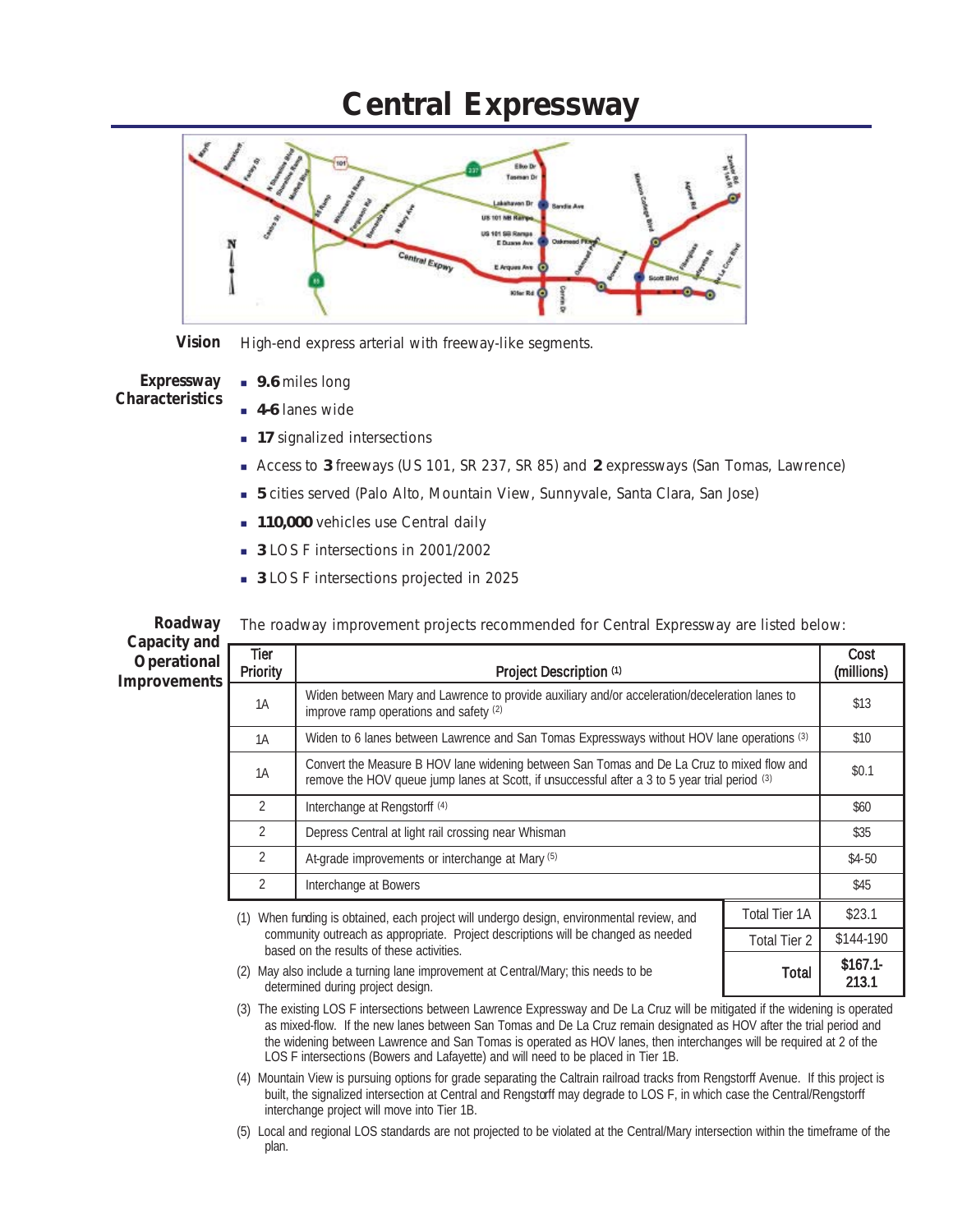- *Effectiveness of Roadway* Expressway east of Lawrence would improve from LOS F to LOS D and west of Lawrence would remain LOS C or better.
- *Improvements*

All existing and projected LOS F intersections would be improved to LOS E or better.

*Bicycle Improvements* All necessary re-striping to bring the expressway into compliance with the Bicycle Accommodation Guidelines (BAG) will be completed as part of a systemwide re-striping project.

*Pedestrian Improvements* Central through Santa Clara and Sunnyvale has wide shoulders for emergency and occasional pedestrian use. In Mountain View, an incomplete system of sidewalks, informal paths, and parallel facilities are available for travel along the expressway.

> Four pedestrian crossing enhancement locations were identified for commercial and transit center access: Castro, Bernardo, Mary and Bowers. Total potential cost is \$0.8 million.

| New Sidewalk Location              | <b>Project Need</b>                   | Cost<br>(millions) |
|------------------------------------|---------------------------------------|--------------------|
| NW of Mayfield                     | Gap closure                           | \$0.05             |
| Moffett to Rengstorff, north side  | Gap closure                           | \$0.90             |
| Whisman to NW of SR 85, north side | Neighborhood circulation              | \$0.41             |
| NE of Mary                         | Connection to bus stop and businesses | \$0.05             |
| Bowers to Oakmead, south side      | <b>Business access</b>                | \$0.41             |
| SW quadrant at De La Cruz          | Gap closure                           | \$0.05             |
|                                    | Total                                 | \$1.87             |

◆ New sidewalk recommendations include:

*Sound Wall*  The Plan recommends both new soundwalls and higher replacement walls at certain locations *Improvements* to meet noise standards. Recommendations are as follows:

| Sound Wall<br><b>Project Description</b>                                                     |        |  |
|----------------------------------------------------------------------------------------------|--------|--|
| From west of Rengstorff to SR 85                                                             |        |  |
| New walls along north side from Rengstorff to Shoreline, NW and NE of Moffett<br>٠           | \$2.33 |  |
| North side between SR 85 and Whisman                                                         |        |  |
| From Mary to Lawrence                                                                        |        |  |
| New walls SE of Pastoria, NE of Mathilda, and south side between Mathilda and Fair Oaks<br>٠ | \$2.14 |  |
| Higher replacement wall along south side between Mary and Potrero, and SW of Pastoria        |        |  |
| Total                                                                                        | \$5.1  |  |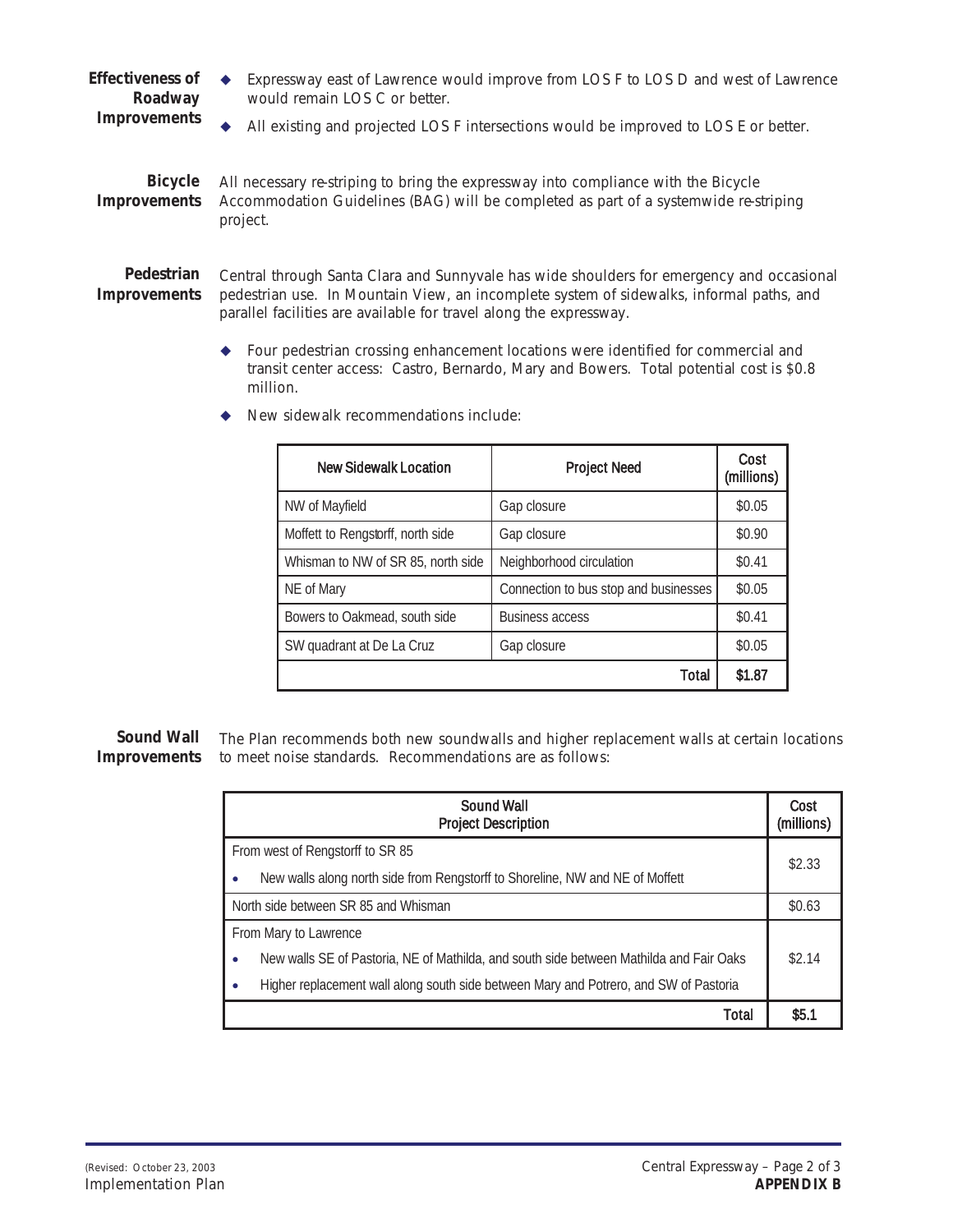*Total Other Capital Costs* The pedestrian and sound wall improvements recommended for Central total \$7.77 million. \$2.95 million of these costs are included in roadway project costs for a net need of \$4.82 million.

*Other Improvements* The *Implementation Plan* also includes recommendations for systemwide improvements in signal operations, landscaping, and maintenance (such as sweeping, pavement maintenance, graffiti removal, replacing aging sidewalks and sound walls). These recommendations apply to all expressways. For more information about these systemwide improvements, please see the following sections:

- ◆ Section 4 "Signals/Traffic Operations System (TOS)"
- ◆ Section 8 "Finishing Program" (includes landscaping discussion)
- ◆ Section 9 "Maintenance and Operations"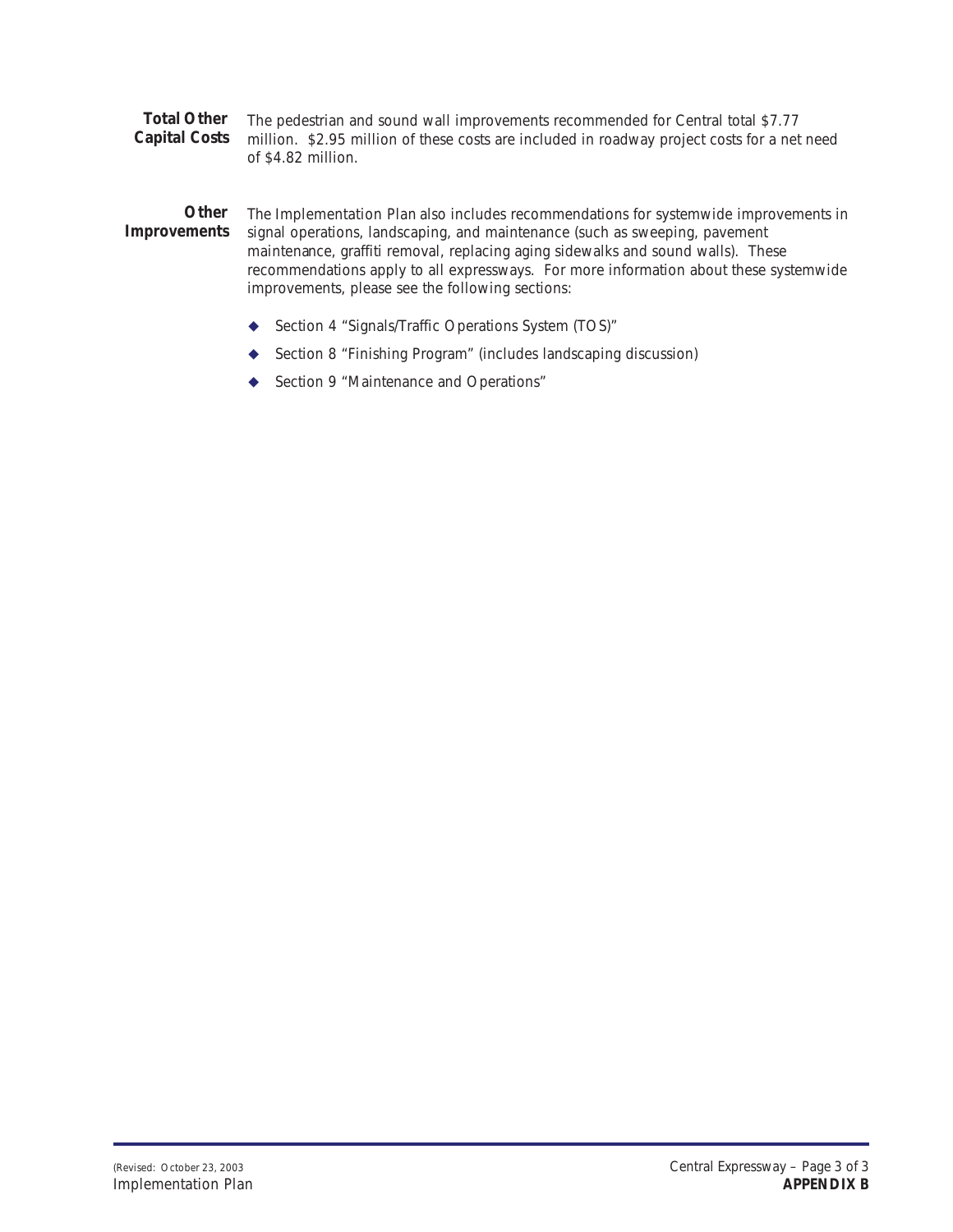#### **Foothill Expressway**

*Vision* Attractive express arterial, not freeway-like, that also plays an important role as a regional bicycle facility.

*Expressway Characteristics*

*Roadway*

- 7.3 miles long
- **4** lanes wide
- **11** signalized intersections
- **1** 1 freeway connection (I-280)
- **4** cities served (Cupertino, Los Altos, Los Altos Hills, Palo Alto)
- **110,000** vehicles use Foothill daily
- **1 1 LOS F intersections in 2001/2002**
- **2** LOS F intersections projected in 2025



The roadway improvement projects

| Capacity and                |                     | recommended for Foothill Expressway are listed below:                                                                                                                                                 |                      |                    |
|-----------------------------|---------------------|-------------------------------------------------------------------------------------------------------------------------------------------------------------------------------------------------------|----------------------|--------------------|
| Operational<br>Improvements | Tier<br>Priority    | Project Description (1) (2)                                                                                                                                                                           |                      | Cost<br>(millions) |
|                             | Expressway<br>Study | Updated signal timing plan from Magdalena to Edith                                                                                                                                                    |                      | N.A.               |
|                             | 1A                  | Signal operational improvements between Edith and El Monte<br>including adjacent side street intersections at Grant/St.<br>Joseph                                                                     |                      | \$1.5              |
|                             | 1A                  | Extend existing WB deceleration lane at San Antonio by 250<br>feet                                                                                                                                    |                      | \$0.5              |
|                             | 1A                  | Replace Loyola Bridge (This improvement project should also<br>provide necessary bicycle and pedestrian facilities, and<br>channelization and operational improvements at adjacent<br>intersections.) |                      | \$10               |
|                             |                     |                                                                                                                                                                                                       | <b>Total Tier 1A</b> | \$12               |
|                             | (1)                 | When funding is obtained, each project will undergo<br>docian onvironmental reviews and community                                                                                                     | Total                | \$12               |

design, environmental review, and community

outreach as appropriate. Project descriptions will be changed as needed based on the results of these activities.

(2) The Foothill/Page Mill intersection (an existing and 2025 LOS F intersection) is listed as part of Oregon-Page Mill Expressway.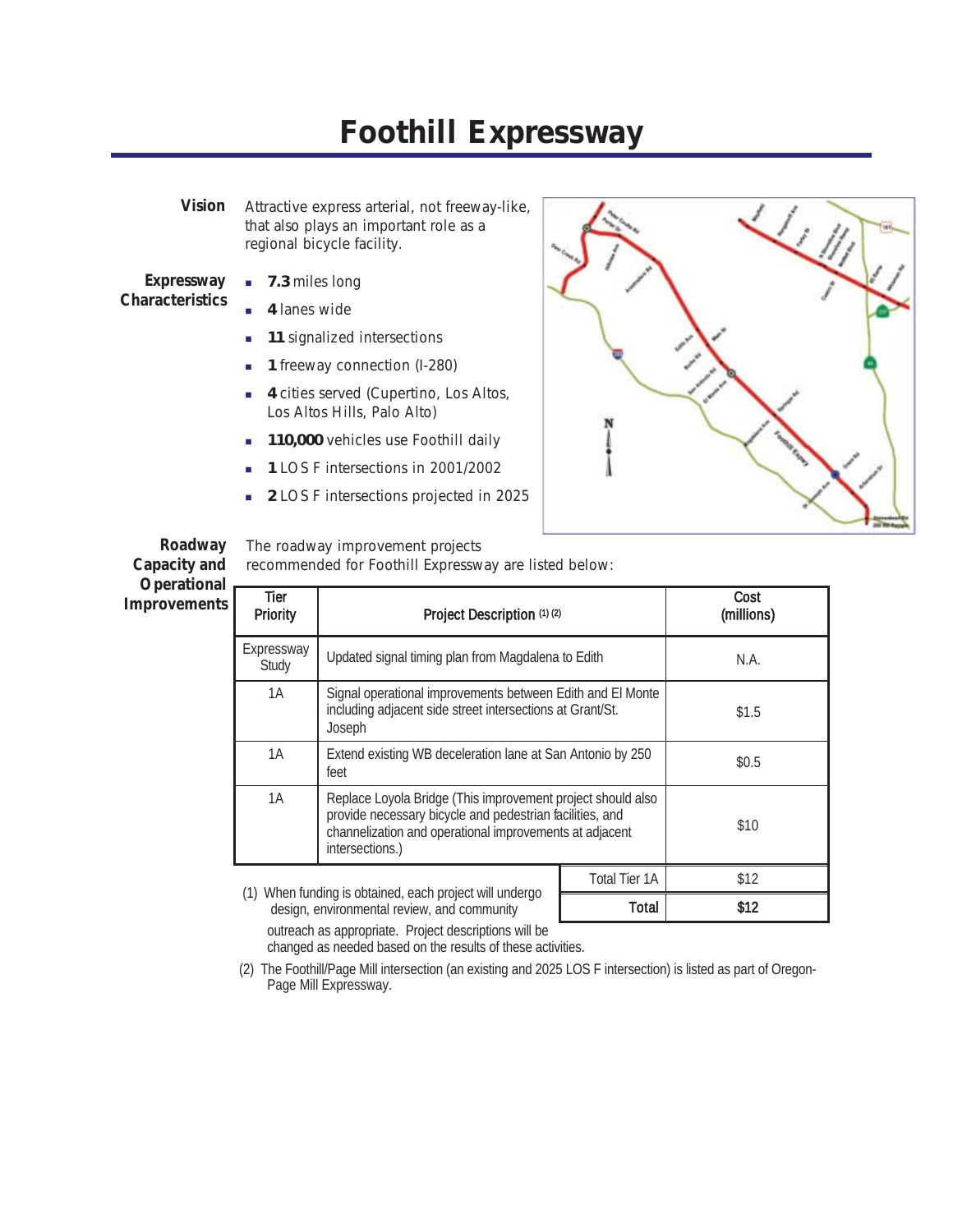*Effectiveness of Roadway Improvements*

Foothill Expressway would continue to operate at LOS D and all existing and project LOS F intersections would be improved to LOS E or better.

*Bicycle Improvements*

- All necessary re-striping to bring Foothill Expressway into compliance with the Bicycle Accommodation Guidelines (BAG) will be completed as part of a systemwide re-striping project.
	- Shoulder widening is needed at the following locations:

| <b>Bicycle</b><br>Improvement<br>Location                                                                                       | <b>Project Description</b>                                                | Cost<br>(millions) |  |
|---------------------------------------------------------------------------------------------------------------------------------|---------------------------------------------------------------------------|--------------------|--|
| San Antonio                                                                                                                     | Widen WB approach for approximately 300 feet to provide a<br>bicycle slot | \$0.20             |  |
| Magdalena                                                                                                                       | Widen EB approach for approximately 600 feet to provide a<br>bicycle slot | \$0.30             |  |
| Loyola                                                                                                                          | Provide more shoulder width in both directions under the<br>Loyola Bridge | $N.A.$ (1)         |  |
|                                                                                                                                 | Total                                                                     | \$0.50             |  |
| (1) Must be completed as part of overall bridge reconstruction project<br>(Tier 1A in Capacity/Operational Improvement Element) |                                                                           |                    |  |

*Pedestrian Improvements* Foothill has wide shoulders for emergency and occasional pedestrian use. It also has long stretches of frontage roads for pedestrian travel. Improvement recommendations include:

- Two pedestrian crossing enhancement locations were identified for school, park, and commercial access: St. Joseph/Grant and Main/Burke. Total potential cost is \$0.4 million. Crossing improvements for the El Monte, Magdalena, and Homestead intersections are already being made as part of the Safe Routes to Schools Program or Measure B Sales Tax Program.
- A new sidewalk southwest of Magdalena with connection to Boulder frontage road for a cost of \$0.05 million.

*Sound Wall Improvements* locations to meet noise standards. Recommendations are as follows: The Plan recommends both new sound walls and higher replacement walls at certain

| Sound Wall<br><b>Project Description</b>                                                                                                                                                                                                                                                                 | Cost<br>(millions) |
|----------------------------------------------------------------------------------------------------------------------------------------------------------------------------------------------------------------------------------------------------------------------------------------------------------|--------------------|
| Spot improvements along the expressway                                                                                                                                                                                                                                                                   |                    |
| New walls on north side near Arroyo and adjacent to residences along Blue<br>Oak, NW of El Monte, north side between El Monte and Springer, south side<br>west of Springer and between Springer and east of Loyola, north side west and<br>east of Grant, and south side between St. Joseph and Vineyard | \$8.84             |
| Higher replacement wall NE of Loyola/Fremont                                                                                                                                                                                                                                                             |                    |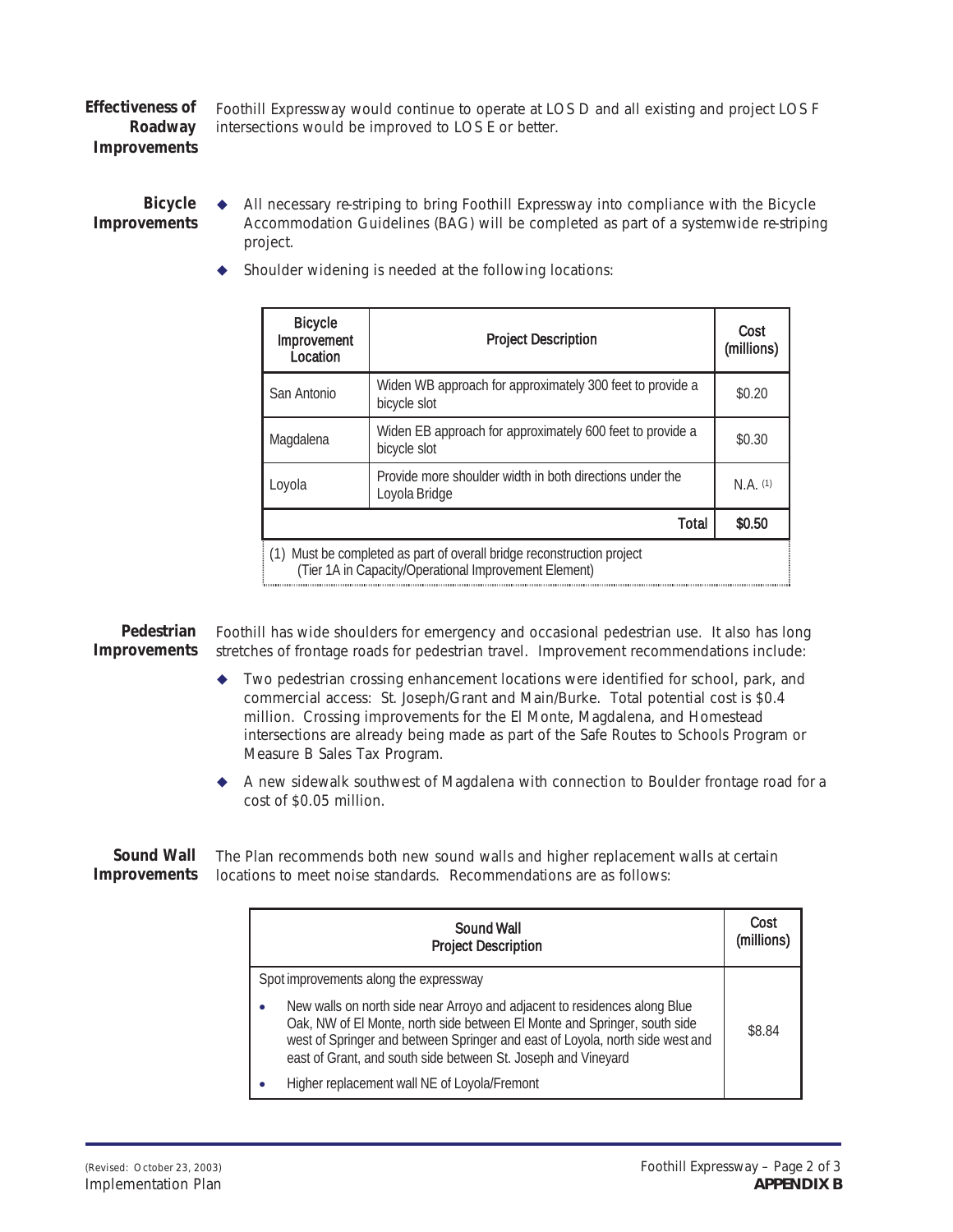*Total Other Capital Costs* The bicycle, pedestrian, and sound wall improvements recommended for Foothill total \$9.79 million. \$0.2 million is included in roadway project costs for a net need of \$9.59 million.

*Other Improvements* The *Implementation Plan* also includes recommendations for systemwide improvements in signal operations, landscaping, and maintenance (such as sweeping, pavement maintenance, graffiti removal, replacing aging sidewalks and sound walls). These recommendations apply to all expressways. For more information about these systemwide improvements, please see the following sections:

- ◆ Section 4 "Signals/Traffic Operations System (TOS)"
- ◆ Section 8 "Finishing Program" (includes landscaping discussion)
- ◆ Section 9 "Maintenance and Operations"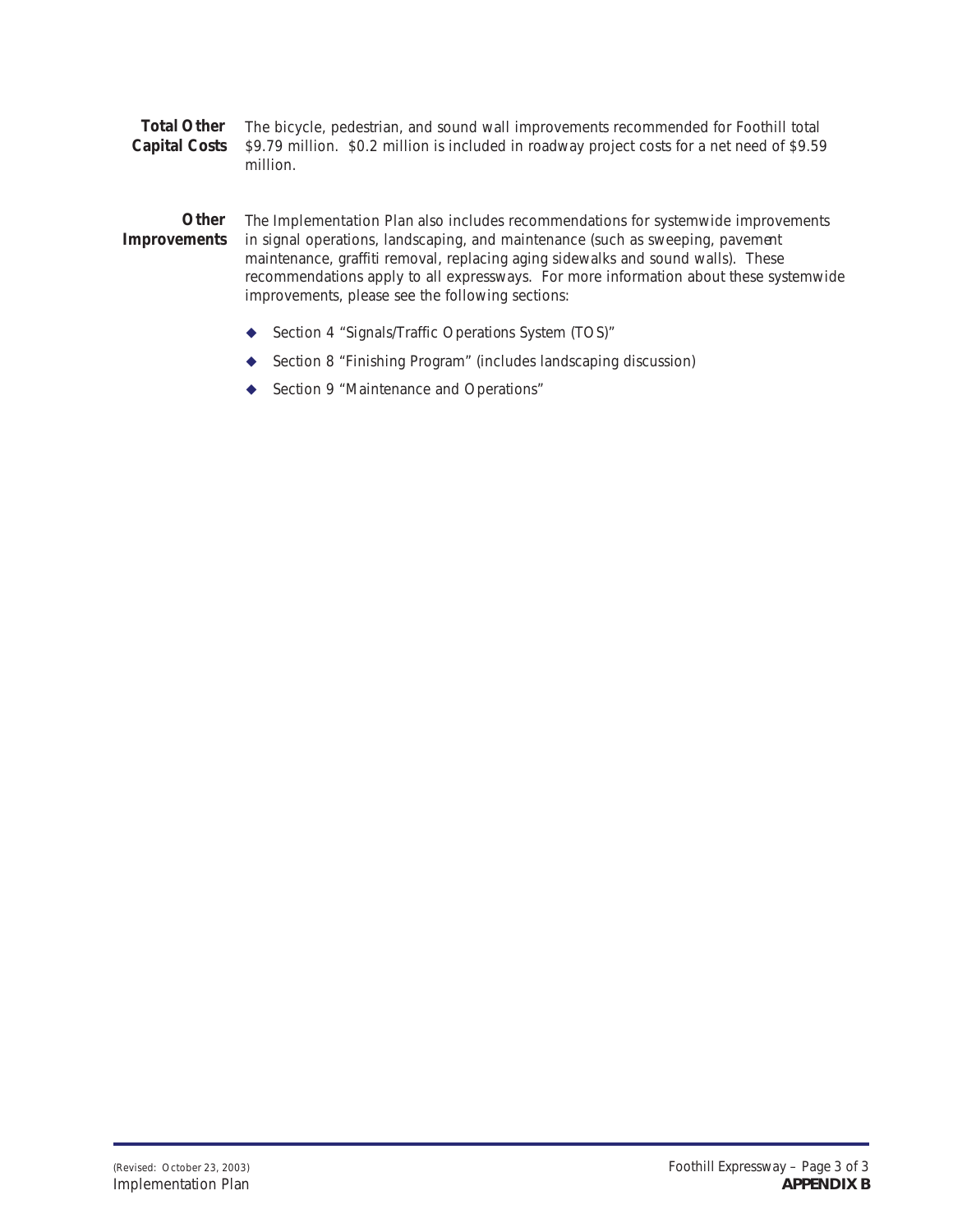## **Lawrence Expressway**

*Vision* Southern end more arterial-like; mid-section more high-end expressway with freeway-like segments; and northern end more high-end express arterial.

- *Expressway Characteristics*
- **8.7** miles long
- **6-8** lanes wide, including HOV lanes
- **23** signalized intersections
- **3** freeway connections (I-280, US 101, SR 87)
- **5** cities served (Saratoga, San Jose, Cupertino, Santa Clara, Sunnyvale)
- **280,000** vehicles use Lawrence daily
- **4** LOS F intersections in 2001/2002
- **12 LOS F intersections projected in 2025**

The roadway improvement projects recommended

for Lawrence Expressway are listed below:



*Roadway Capacity and Operational Improvements*

| Tier<br>Priority | Project Description (1)                                                                                                                                                                                          | Cost<br>(millions) |
|------------------|------------------------------------------------------------------------------------------------------------------------------------------------------------------------------------------------------------------|--------------------|
| 1A               | Optimize signal coordination along Lawrence-Saratoga Avenue corridor including<br>Lawrence/Prospect, Lawrence/Saratoga, Saratoga/Prospect, and Saratoga/Cox<br><i>intersections</i>                              | \$0.1              |
| 1A               | Widen to 8 lanes between Moorpark/Bollinger and south of Calvert with additional WB<br>through lane at Moorpark                                                                                                  | \$4                |
| 1A               | Coordinate and optimize signal phasing and timing plans at I-280/Lawrence interchange<br>area including City of Santa Clara signals along Stevens Creek and County's signal at<br>Lawrence/Calvert/I-280 SB ramp | \$0.1              |
| 1A               | Prepare Caltrans PSR for Tier 1C project at the Lawrence/Calvert/I-280 interchange area                                                                                                                          | \$0.5              |
| 1A               | Close median at Lochinvar and right-in-and-out access at DeSoto, Golden State, Granada,<br>Buckley, and St. Lawrence/Lawrence Station on-ramp                                                                    | \$0.5              |
| 1A               | Convert high-occupancy vehicle (HOV) to mixed-flow lanes between US 101 and Elko due<br>to high violation rates & operational problems                                                                           | \$0.1              |
| 1B               | Interchange at Monroe                                                                                                                                                                                            | \$45               |
| 1B               | Interchange at Kifer                                                                                                                                                                                             | \$45               |
| 1B               | Interchange at Arques with square loops along Kern and Titan                                                                                                                                                     | \$35               |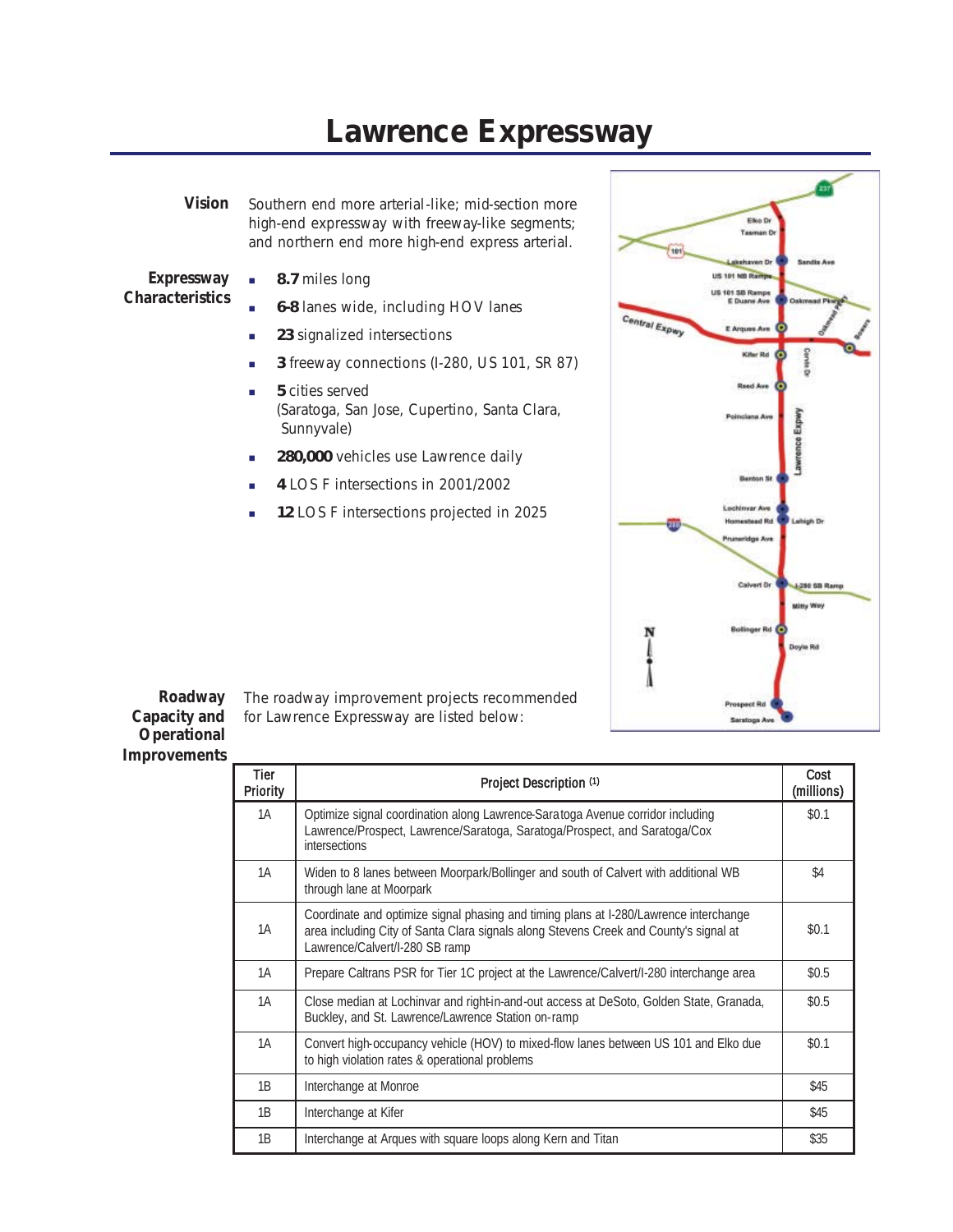| Roadway<br>Capacity and<br>Operational<br>Improvements<br>(continued) | <b>Tier</b><br>Priority | Project Description (1)                                                                                                                                                                                                                                                                               |                                                                                                  | Cost<br>(millions) |  |  |  |
|-----------------------------------------------------------------------|-------------------------|-------------------------------------------------------------------------------------------------------------------------------------------------------------------------------------------------------------------------------------------------------------------------------------------------------|--------------------------------------------------------------------------------------------------|--------------------|--|--|--|
|                                                                       | 1C                      | Provide additional left-turn lane from EB Saratoga to NB Lawrence                                                                                                                                                                                                                                     |                                                                                                  | \$2                |  |  |  |
|                                                                       | 1C                      | Provide additional left-turn lane from EB Prospect to NB Lawrence                                                                                                                                                                                                                                     |                                                                                                  |                    |  |  |  |
|                                                                       | 1C                      | Interim improvements at Lawrence/Calvet/I-280: provide additional SB through lane at Calvert;<br>widen I-280 SB on-ramp to provide additional mixed-flow lane; and construct I-280 SB slip on-ramp<br>from Calvert west of Lawrence and prohibit EB through movement at Calvert/Lawrence intersection |                                                                                                  | \$8                |  |  |  |
|                                                                       | 1C                      | Provide additional EB through lane on Homestead (2)                                                                                                                                                                                                                                                   |                                                                                                  | \$2                |  |  |  |
|                                                                       | 1C                      | Provide additional left-turn lane from WB Benton to SB Lawrence                                                                                                                                                                                                                                       |                                                                                                  | \$2                |  |  |  |
|                                                                       | 1C                      | Provide a 3rd left-turn lane from EB Oakmead/Duane to NB Lawrence                                                                                                                                                                                                                                     |                                                                                                  | \$2                |  |  |  |
|                                                                       | $\overline{2}$          | and re-timing signals between Elko and US 101                                                                                                                                                                                                                                                         | Signalize the Wildwood Ave. intersection including opening the median, realigning Wildwood Ave., |                    |  |  |  |
|                                                                       | $\overline{2}$          | Interchange at Tasman (3)                                                                                                                                                                                                                                                                             |                                                                                                  |                    |  |  |  |
|                                                                       | 3                       | Initiate a feasibility study to provide direct access between Lawrence, I-280, and Stevens Creek, and<br>HOV direct connectors at this interchange area                                                                                                                                               |                                                                                                  |                    |  |  |  |
|                                                                       | 3                       | Reconstruct the interchange to provide direct access ramps between Lawrence, I-280, and Stevens<br>Creek, and HOV direct connectors                                                                                                                                                                   |                                                                                                  | \$250-300          |  |  |  |
|                                                                       | 3                       | Freeway/expressway direct connector HOV ramps at US 101                                                                                                                                                                                                                                               |                                                                                                  | \$20-30            |  |  |  |
|                                                                       | (1)                     | When funding is obtained, each project will undergo design, environmental review, and                                                                                                                                                                                                                 | Total Tier 1A                                                                                    | \$5.3              |  |  |  |
|                                                                       |                         | community outreach as appropriate. Project descriptions will be changed as needed<br>based on the results of these activities.                                                                                                                                                                        | Total Tier 1B                                                                                    | \$125              |  |  |  |
|                                                                       |                         | (2) Additional EB through at the Homestead intersection would not improve the projected 2025                                                                                                                                                                                                          | Total Tier 1C                                                                                    | \$18               |  |  |  |
|                                                                       |                         | LOS from F to E or better. However, it would reduce average intersection delay<br>significantly.                                                                                                                                                                                                      | Total Tier 2                                                                                     | \$49               |  |  |  |
|                                                                       |                         | (3) Local and regional LOS standards are not projected to be violated at the Lawrence/Tasman<br>intersection within the timeframe of the plan.                                                                                                                                                        | Total Tier 3                                                                                     | \$271-331          |  |  |  |
|                                                                       |                         |                                                                                                                                                                                                                                                                                                       | <b>Total</b>                                                                                     | \$468.3<br>528.3   |  |  |  |

*Effectiveness of Roadway Improvements*

- Expressway south of I-280 would improve from LOS E to LOS D and north of I-280 from LOS E and D to LOS C or better.
- All but one of the existing and projected LOS F intersections would be improved to LOS E or better. The remaining intersection at Homestead would remain a projected LOS F location but the recommended Tier 1C roadway improvement would reduce average intersection delay significantly.

*Bicycle Improvements*

- All necessary re-striping to bring the expressway into compliance with the Bicycle Accommodation Guidelines (BAG) will be completed as part of a system-wide re-striping project.
	- Shoulder widening is needed near Pruneridge and from El Camino Real to Kifer and will be implemented as part of the County's 2003 Pavement Maintenance Project.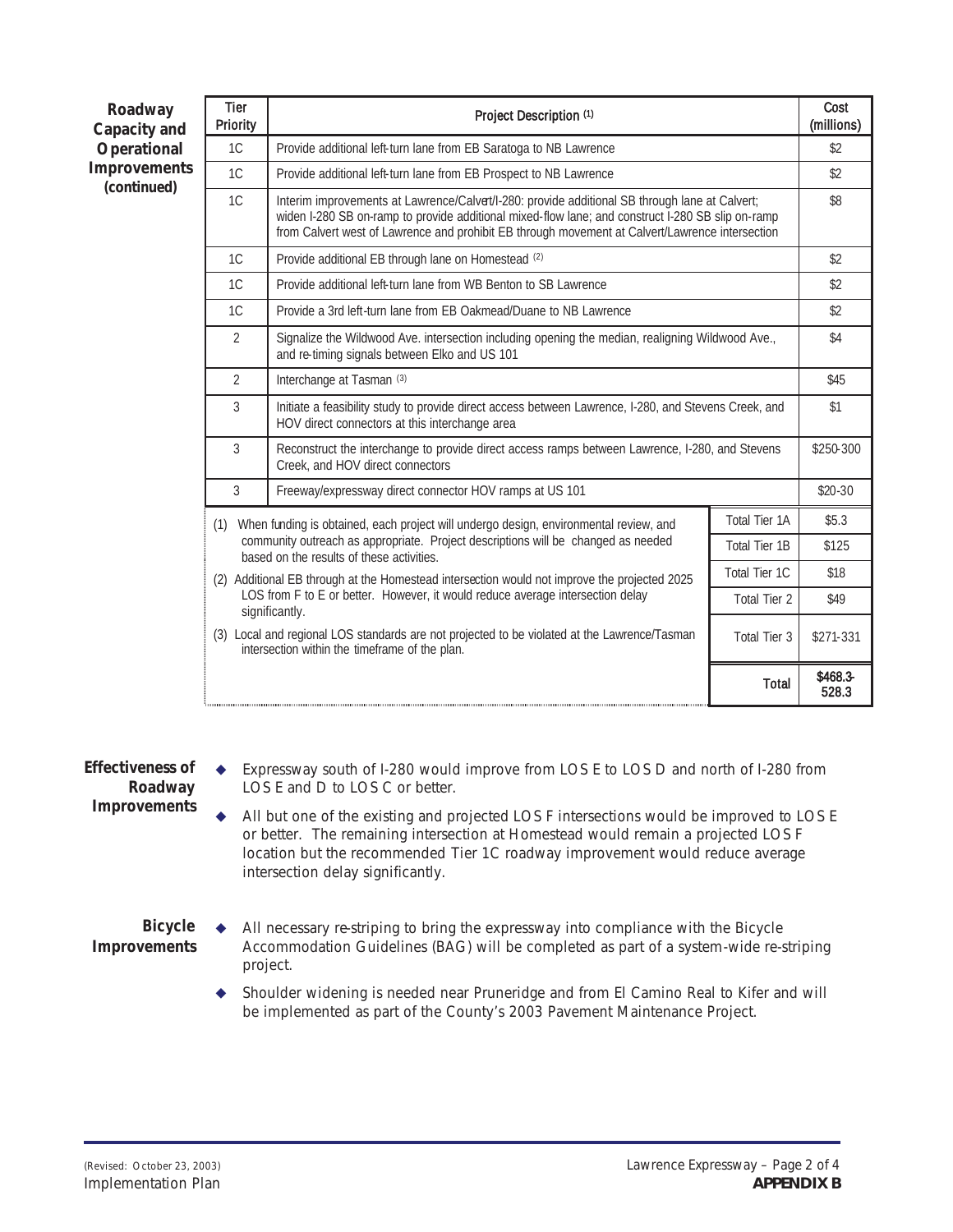*Pedestrian Improvements* Lawrence has a generally continuous pedestrian system using sidewalks and parallel facilities.

> $\blacklozenge$  Ten pedestrian crossing enhancement locations were identified for school, trail, bus stop, and commercial access: Prospect, Moorpark, Mitty, Pruneridge, Homestead, Benton, Cabrillo, Reed/Monroe, Sandia/Lakehaven, and Tasman. Total potential cost is \$2.0 million.

| <b>New Sidewalk</b><br>Locations                                                               | <b>Project Need</b>                                       | Cost<br>(millions) |  |
|------------------------------------------------------------------------------------------------|-----------------------------------------------------------|--------------------|--|
|                                                                                                |                                                           |                    |  |
| Saratoga to Prospect, east side                                                                | Gap closure                                               | \$0.18             |  |
| SE of Pruneridge                                                                               | Connection to parallel path                               | \$0.03             |  |
| North of Pruneridge, east side                                                                 | Gap closure                                               | \$0.18             |  |
| SW of Benton                                                                                   | Gap closure                                               | \$0.03             |  |
| NW of Lakehaven                                                                                | Connection between parallel paths                         | \$0.14             |  |
| North of Palamos to Tasman, east side                                                          | Connection between parallel paths,<br>bus stop connection | \$0.25             |  |
| North of Elko to Caribbean, east side                                                          | Neighborhood circulation                                  | NA (1)             |  |
|                                                                                                | Total                                                     | \$0.81             |  |
| This sidewalk will require widening of the overpass at SR 237. An estimated cost is not<br>(1) |                                                           |                    |  |

◆ New sidewalks are recommended at the following locations:

available but could be \$5 to \$10 million. It should be noted that sidewalks are provided north of Elko along the west side over the overpass through to Caribbean Drive.

*Sound Wall Improvements* The Plan recommends both new soundwalls and higher replacement walls at certain locations to meet noise standards. Recommendations are as follows:

| Sound Wall<br><b>Project Description</b>                                                                                                                                                                                            | Cost<br>(millions) |
|-------------------------------------------------------------------------------------------------------------------------------------------------------------------------------------------------------------------------------------|--------------------|
| Between I-280 and Central<br>Higher replacement walls on west side near Dahlia, SW of Poinciana,<br>٠<br>east side near St. Lawrence, NW of Granada, both sides between<br>Granada and Benton, NW of Homestead and SW of Pruneridge | \$2.63             |
| Higher replacement wall NW of Prospect                                                                                                                                                                                              | \$0.96             |
| Total                                                                                                                                                                                                                               | \$3.59             |

The sound walls north of I-280 are relatively new having been built when the HOV lane was added. This Study used the latest federal and state criteria, which included new second floor guidelines not available when the HOV lane was added.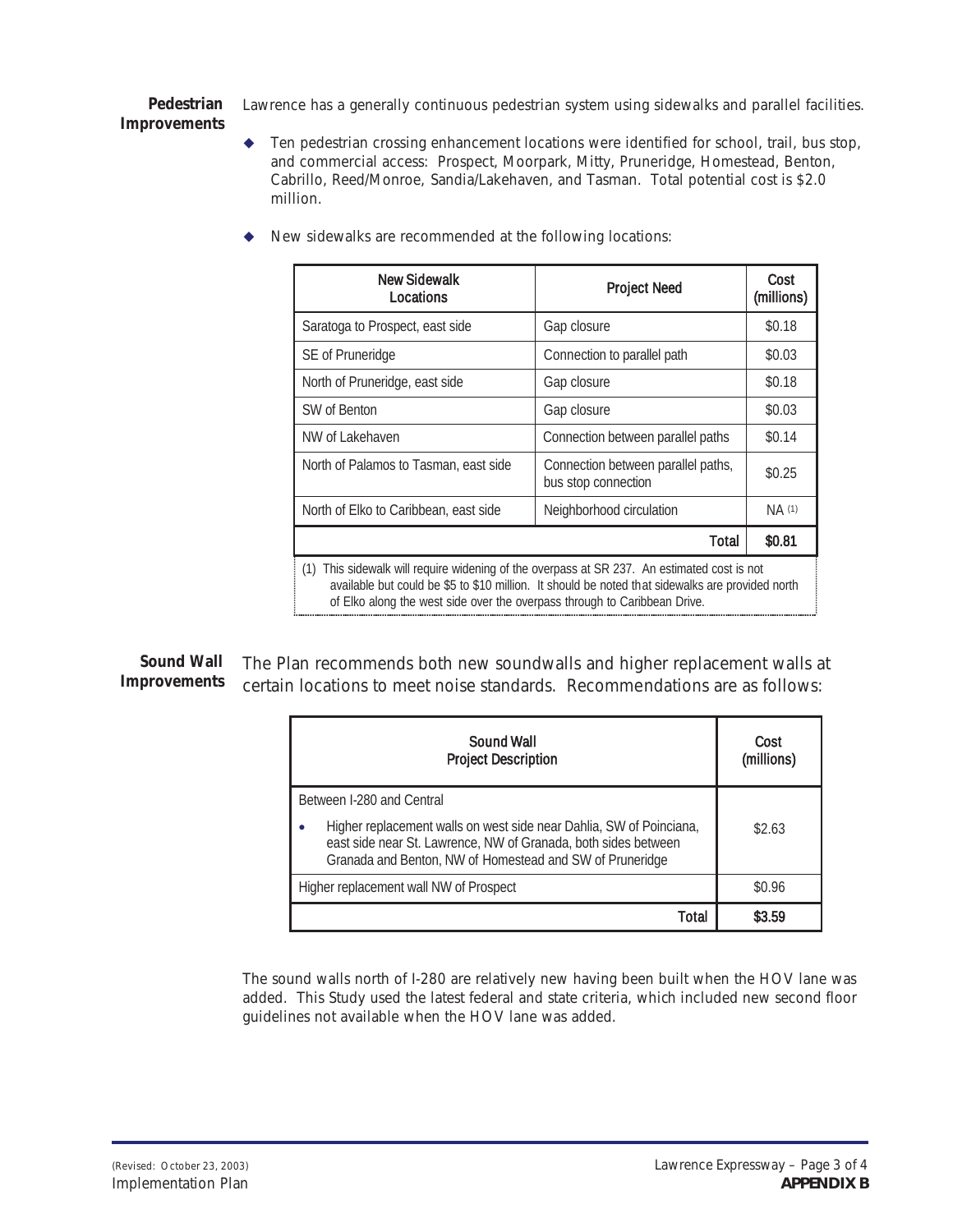*Total Other Capital Costs* The pedestrian and sound wall improvements recommended for Lawrence total \$6.4 million. \$1.6 million of these costs are included in roadway project costs for a net need of \$4.8 million.

*Other Improvements* The *Implementation Plan* also includes recommendations for systemwide improvements in signal operations, landscaping, and maintenance (such as sweeping, pavement maintenance, graffiti removal, replacing aging sidewalks and sound walls). These recommendations apply to all expressways. For more information about these systemwide improvements, please see the following sections:

- ◆ Section 4 "Signals/Traffic Operations System (TOS)"
- ◆ Section 8 "Finishing Program" (includes landscaping discussion)
- ◆ Section 9 "Maintenance and Operations"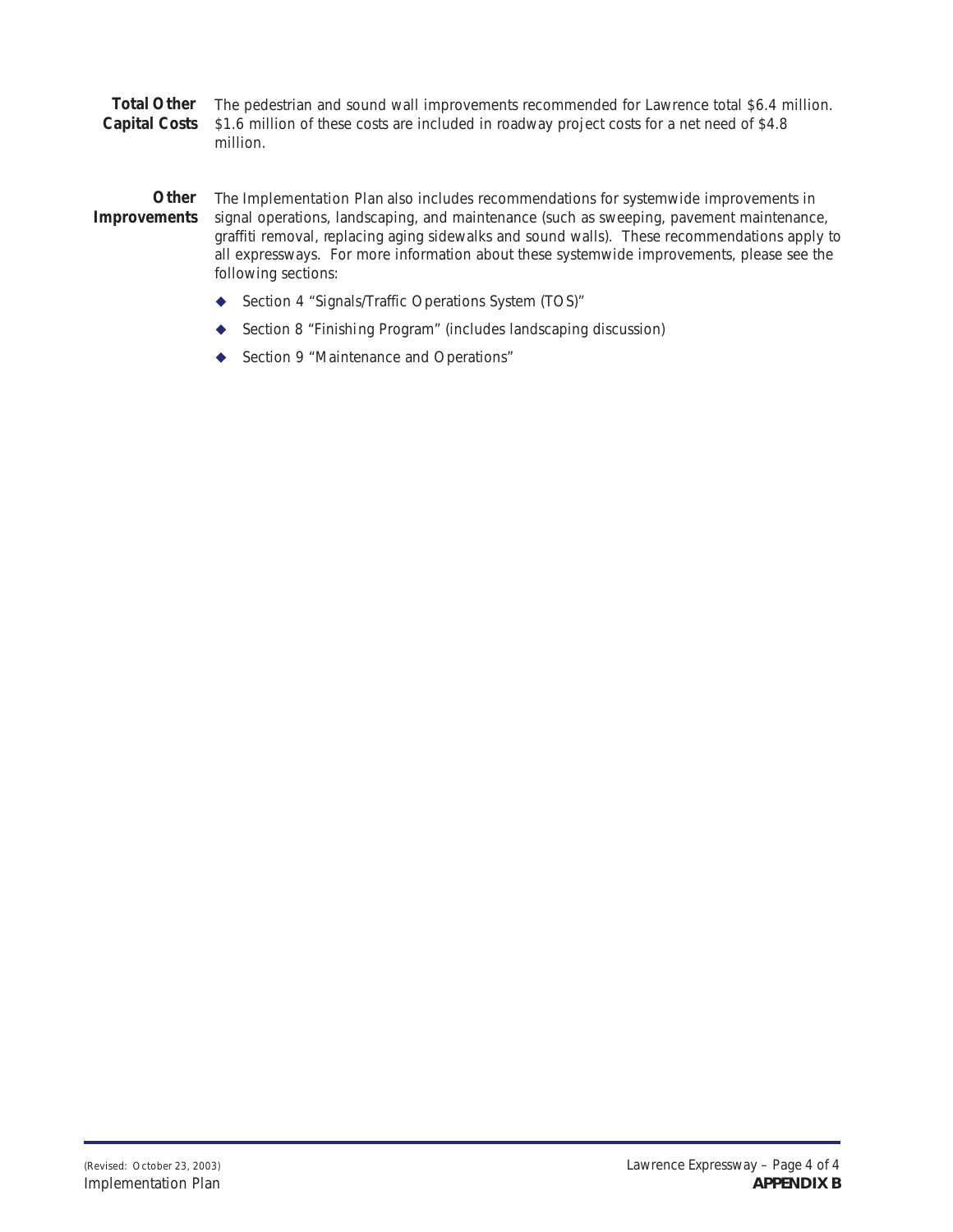#### **Montague Expressway**

*Vision* Multimodal, pedestrian friendly arterial roadway in Milpitas east of I-880; west of I-880, high-end express arterial with freeway-like segments.

*Expressway Characteristics*

- **6** miles long
- **6-8** lanes wide, including HOV lanes
- **13** signalized intersections
- **3** freeway connections (US 101, I-880, I-680)
- **3** cities served (Santa Clara, San Jose, Milpitas)
- **290,000** vehicles use Montague daily
- **8** LOS F intersections in 2001/2002
- **8** LOS F intersections projected in 2025



Total Tier  $3$   $$50-65$ 

Total \$271.6-286.6

| ROADWAY<br>Capacity and<br>Operational | below:           | The roadway improvement projects recommended for Montaque Expressway are listed                                           |                    |
|----------------------------------------|------------------|---------------------------------------------------------------------------------------------------------------------------|--------------------|
| Improvements                           | Tier<br>Priority | Project Description (1)                                                                                                   | Cost<br>(millions) |
|                                        | 1A               | Convert HOV lanes on 6-lane facility to mixed-flow use between I-880 and I-<br>680 due to operational and safety problems | \$0.1              |

| rovements <b>I</b>       | Tier<br>Driority | Droloot Dogorintian (1)                                                         | Cost<br>ímillin, |
|--------------------------|------------------|---------------------------------------------------------------------------------|------------------|
| pacity and<br>perational | below:           |                                                                                 |                  |
| Roadway                  |                  | The roadway improvement projects recommended for Montague Expressway are listed |                  |

| <b>FIJULILY</b>                                                                                          | Project Description W                                                                                                                                                                                                                                                             |         | (IIIIIIIUIII) |
|----------------------------------------------------------------------------------------------------------|-----------------------------------------------------------------------------------------------------------------------------------------------------------------------------------------------------------------------------------------------------------------------------------|---------|---------------|
| 1A                                                                                                       | Convert HOV lanes on 6-lane facility to mixed-flow use between I-880 and I-<br>680 due to operational and safety problems                                                                                                                                                         | \$0.1   |               |
| 1A                                                                                                       | Baseline project consisting of 8-lane widening and I-880 par-clo interchange<br>with atgrade improvements at Lick Mill, Plumeria/River Oaks, Main/Old<br>Oakland, and McCandless/Trade Zone; designate new lanes between I-880<br>and I-680 as HOV for a 3 to 5 year trial period | \$38.5  |               |
| 1B                                                                                                       | At-grade improvements at Mission College and par-clo interchange at US 101                                                                                                                                                                                                        |         | \$11          |
| 1B                                                                                                       | Trimble Flyover                                                                                                                                                                                                                                                                   | \$15    |               |
| 1B                                                                                                       | McCarthy-O'Toole square loop interchange                                                                                                                                                                                                                                          | \$60    |               |
| $\overline{2}$                                                                                           | Interchange at Mission College                                                                                                                                                                                                                                                    | \$55    |               |
| $\mathfrak{D}$                                                                                           | Interchange at Great Mall/Capitol (2)                                                                                                                                                                                                                                             | \$42    |               |
| 3                                                                                                        | Freeway/expressway direct connector HOV ramps at US 101                                                                                                                                                                                                                           | \$30-45 |               |
| 3                                                                                                        | I-680 interchange modification                                                                                                                                                                                                                                                    | \$20    |               |
| <b>Total Tier 1A</b><br>When funding is obtained, each project will undergo design, environmental<br>(1) |                                                                                                                                                                                                                                                                                   |         | \$38.6        |
|                                                                                                          | review, and community outreach as appropriate. Project Descriptions will<br>Total Tier 1B<br>be changed as needed based on the results of these activities.                                                                                                                       |         | \$86          |
| Total Tier 2                                                                                             |                                                                                                                                                                                                                                                                                   |         | \$97          |
| (2) If the new HOV lanes between L-880 and L-680 remain designated as HOV                                |                                                                                                                                                                                                                                                                                   |         |               |

(2) If the new HOV lanes between I-880 and I-680 remain designated as HOV after the trial period, the Great Mall/Capitol interchange may need to be moved into Tier 1B.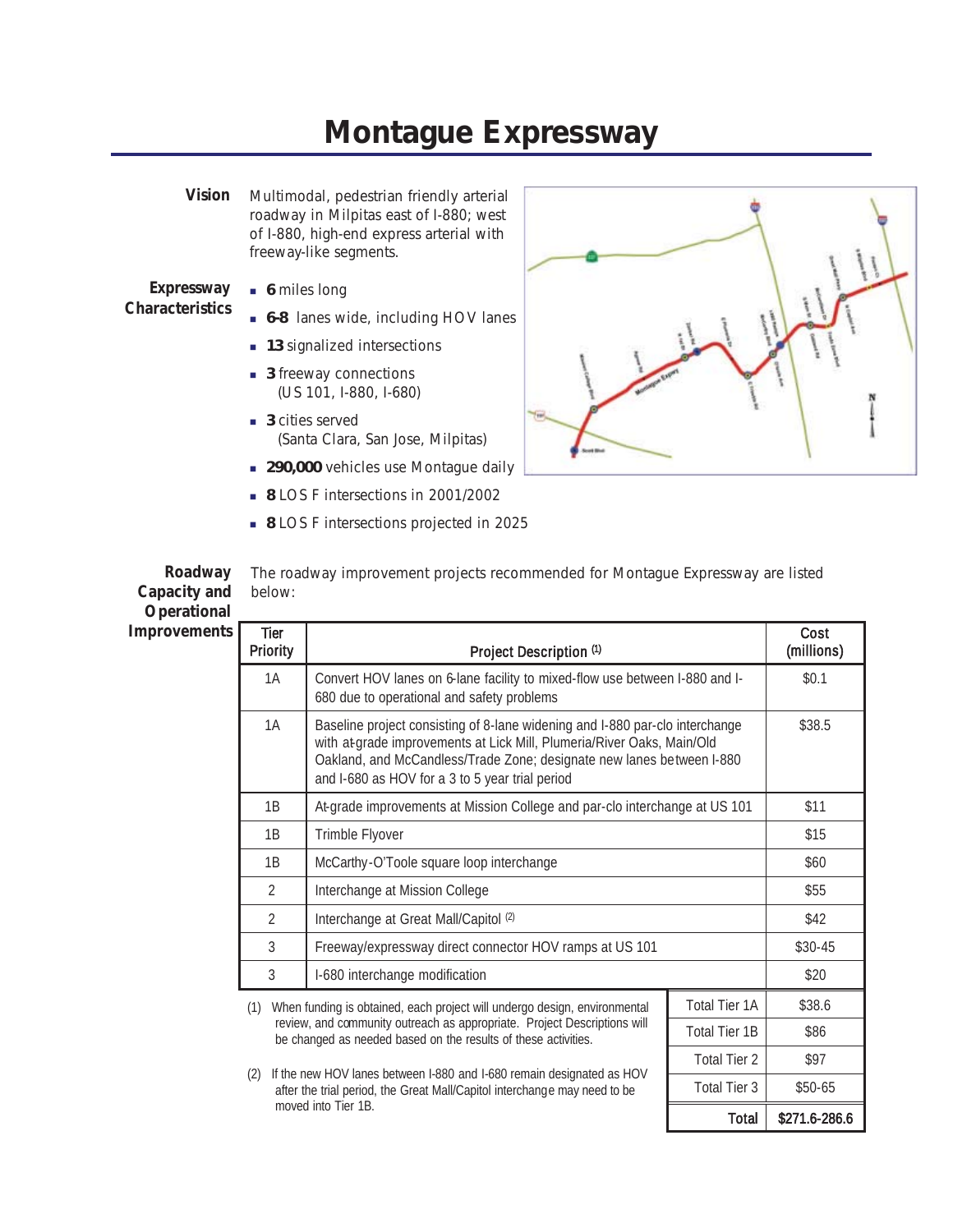| Effectiveness of<br>Roadway<br>Improvements | Corridor east of I-880 would improve from LOS F to LOS E.<br>Corridor west of I-880 would remain LOS F; however, there would be a 25% reduction<br>in delay and 13-minute reduction in travel time.<br>7 of the existing LOS F intersections and 6 of the projected LOS F intersections would be<br>۰<br>improved to LOS E or better.                                                                |
|---------------------------------------------|------------------------------------------------------------------------------------------------------------------------------------------------------------------------------------------------------------------------------------------------------------------------------------------------------------------------------------------------------------------------------------------------------|
| <b>Bicycle</b><br>Improvements              | All necessary re-striping and shoulder widening improvements needed to bring Montague<br>Expressway into compliance with the Bicycle Accommodation Guidelines (BAG) are<br>included as part of the Tier 1A 8-lane roadway widening project.                                                                                                                                                          |
| Pedestrian<br>Improvements                  | Sidewalks are planned for the entire length of Montague Expressway and will be added as<br>part of the 8-lane roadway widening project. Two crossing enhancement locations were<br>identified - at North First Street and at Great Mall Parkway/Capital Avenue for a total cost of<br>\$0.4 million.                                                                                                 |
| Sound Wall<br>Improvements                  | Higher sound walls are recommended on the south side of Montague Expressway between<br>Lafayette Street and Guadalupe River. They will be constructed as part of the 8-lane<br>roadway widening project.                                                                                                                                                                                             |
| Other<br>Improvements                       | The Implementation Plan also includes recommendations for systemwide improvements in<br>signal operations, landscaping, and maintenance (such as sweeping, pavement<br>maintenance, graffiti removal, replacing aging sidewalks and sound walls). These<br>recommendations apply to all expressways. For more information about these systemwide<br>improvements, please see the following sections: |
|                                             | Section 4 "Signals/Traffic Operations System (TOS)"                                                                                                                                                                                                                                                                                                                                                  |
|                                             | Section 8 "Finishing Program" (includes landscaping discussion)                                                                                                                                                                                                                                                                                                                                      |
|                                             | Section 9 "Maintenance and Operations"                                                                                                                                                                                                                                                                                                                                                               |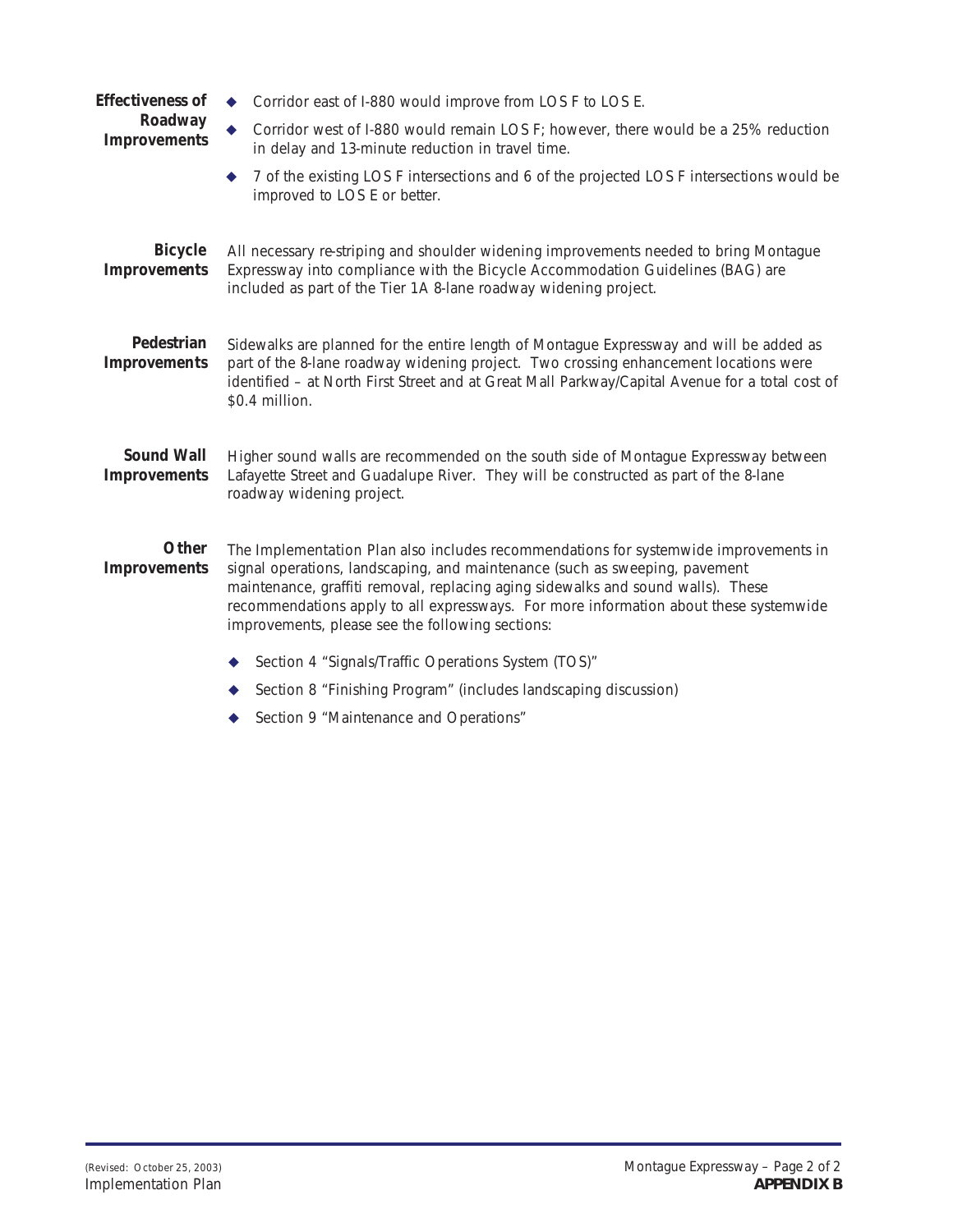# **Oregon-Page Mill Expressway**

*Vision* Multimodal, pedestrian friendly arterial roadway with slower, smooth-flowing traffic.

*Expressway Characteristics*

- **4.7** miles long
- **4** lanes wide
- **14** signalized intersections
- **2** freeway connections (US 101, I-280)
- **2** cities served (Palo Alto, Los Altos Hills)
- **50,000** vehicles use Oregon-Page Mill daily
- **1** LOS F intersections in 2001/2002
- **1** LOS F intersections projected in 2025



*Roadway Capacity and Operational Improvements*

The roadway improvement projects recommended for Oregon-Page Mill Expressway are listed below:

| <b>Tier Priority</b> | Project Description (1)                                                                                                                                                                                                                                                                                                                                                                                                                                                                                                                                                                                                                                                                                                 | Cost<br>(millions) |
|----------------------|-------------------------------------------------------------------------------------------------------------------------------------------------------------------------------------------------------------------------------------------------------------------------------------------------------------------------------------------------------------------------------------------------------------------------------------------------------------------------------------------------------------------------------------------------------------------------------------------------------------------------------------------------------------------------------------------------------------------------|--------------------|
| Expressway<br>Study  | Updated signal timing plan from El Camino Real to Indian                                                                                                                                                                                                                                                                                                                                                                                                                                                                                                                                                                                                                                                                | N.A.               |
| 1A                   | I-280/Page Mill interchange modification: remove SB loop on-ramp and<br>construct SB diagonal on-ramp with signal operations; signalize NB off-ramp<br>intersection; and provide proper channelization for pedestrians and bicycles                                                                                                                                                                                                                                                                                                                                                                                                                                                                                     | \$5                |
| 1A                   | Alma Bridge Replacement Feasibility Study                                                                                                                                                                                                                                                                                                                                                                                                                                                                                                                                                                                                                                                                               | \$0.25             |
| 1A                   | Oregon corridor improvements:<br>Replace signal poles and optimize timing plan avoiding impacts on<br>safety at unsignalized intersections<br>Construct pedestrian ramps with relocation of traffic signal poles at<br>$\bullet$<br>signalized intersections<br>Study operational changes at the unsignalized intersections at<br>$\bullet$<br>Waverley, Ross, and Indian that avoid increasing traffic impacts on<br>cross and parallel streets, enhance bicycle and pedestrian safety, and<br>maintain vehicle safety<br>Conduct feasibility study of adding turn lane at Middlefield Road and<br>$\bullet$<br>converting to 8-phase signal operation to enhance efficiency and safety<br>without taking right of-way | \$5                |
| 2                    | Provide a separate right turn lane from WB Oregon to El Camino Real and<br>lengthen left-turn lane from WB Oregon to El Camino Real (2)                                                                                                                                                                                                                                                                                                                                                                                                                                                                                                                                                                                 | N.A.               |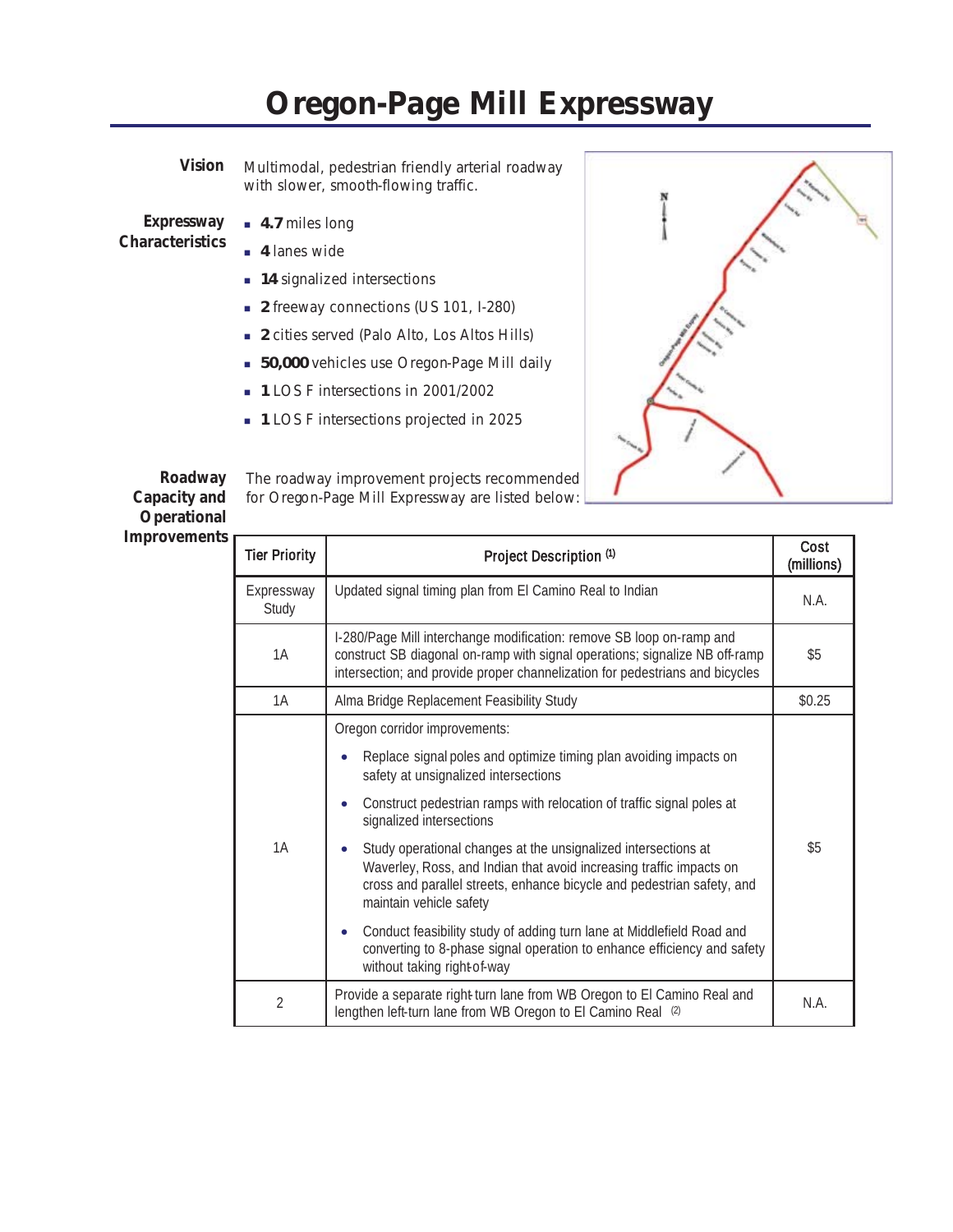| Roadway<br>Capacity and                                                                                                                                                                                                                                                                                                                                                                                                       | <b>Tier</b><br>Priority                                                                                                                                                                                                                                                                                                                                                                                                                   | Project Description (1)                                                                                                                                                                                                                                                                                                                                                                                                                                                                                                                                      |                      | Cost<br>(millions) |
|-------------------------------------------------------------------------------------------------------------------------------------------------------------------------------------------------------------------------------------------------------------------------------------------------------------------------------------------------------------------------------------------------------------------------------|-------------------------------------------------------------------------------------------------------------------------------------------------------------------------------------------------------------------------------------------------------------------------------------------------------------------------------------------------------------------------------------------------------------------------------------------|--------------------------------------------------------------------------------------------------------------------------------------------------------------------------------------------------------------------------------------------------------------------------------------------------------------------------------------------------------------------------------------------------------------------------------------------------------------------------------------------------------------------------------------------------------------|----------------------|--------------------|
| Operational<br>Improvements<br>(continued)                                                                                                                                                                                                                                                                                                                                                                                    | Add a second SB right turn lane from Junipero Serra to Page Mill; extend the SB<br>right-turn lane half way to Stanford Avenue intersection. Maintain through bike lane,<br>$\mathfrak{Z}$<br>no free right-turn lane, avoid inadvertently inducing traffic shift onto Stanford (3)                                                                                                                                                       |                                                                                                                                                                                                                                                                                                                                                                                                                                                                                                                                                              | $$2-4$               |                    |
|                                                                                                                                                                                                                                                                                                                                                                                                                               | $\mathfrak{Z}$                                                                                                                                                                                                                                                                                                                                                                                                                            | Alma Bridge Reconstruction                                                                                                                                                                                                                                                                                                                                                                                                                                                                                                                                   |                      | \$100              |
|                                                                                                                                                                                                                                                                                                                                                                                                                               |                                                                                                                                                                                                                                                                                                                                                                                                                                           |                                                                                                                                                                                                                                                                                                                                                                                                                                                                                                                                                              | <b>Total Tier 1A</b> | \$10.25            |
|                                                                                                                                                                                                                                                                                                                                                                                                                               |                                                                                                                                                                                                                                                                                                                                                                                                                                           | (1) When funding is obtained, each project will undergo design, environmental<br>review, and community outreach as appropriate. Project descriptions will be                                                                                                                                                                                                                                                                                                                                                                                                 | Total Tier 3         | \$102-104          |
|                                                                                                                                                                                                                                                                                                                                                                                                                               |                                                                                                                                                                                                                                                                                                                                                                                                                                           | changed as needed based on the results of these activities.                                                                                                                                                                                                                                                                                                                                                                                                                                                                                                  | <b>Total</b>         | \$112.25-          |
|                                                                                                                                                                                                                                                                                                                                                                                                                               |                                                                                                                                                                                                                                                                                                                                                                                                                                           | (2) Palo Alto may conduct further studies and minor operational improvements for<br>the Oregon-Page Mill/El Camino Real intersection, as specified in the City's                                                                                                                                                                                                                                                                                                                                                                                             |                      | 114.25             |
|                                                                                                                                                                                                                                                                                                                                                                                                                               | Comprehensive Plan.<br>(3) Although this is an existing LOS F intersection, Palo Alto would like to wait on improvements until the benefits of<br>the Sand Hill Road improvements and programs to encourage alternate modes of transportation on the LOS at<br>this location can be evaluated. Should a future evaluation indicate improvements are still needed, the project<br>could be moved into Tier 1 with Palo Alto's concurrence. |                                                                                                                                                                                                                                                                                                                                                                                                                                                                                                                                                              |                      |                    |
| Effectiveness of<br>Roadway<br>Improvements                                                                                                                                                                                                                                                                                                                                                                                   |                                                                                                                                                                                                                                                                                                                                                                                                                                           | Oregon-Page Mill would continue to operate at LOS D and the LOS F intersection would be<br>improved to LOS E or better.                                                                                                                                                                                                                                                                                                                                                                                                                                      |                      |                    |
| <b>Bicycle</b><br>Improvements                                                                                                                                                                                                                                                                                                                                                                                                |                                                                                                                                                                                                                                                                                                                                                                                                                                           | All necessary re-striping to bring the expressway into compliance with the Bicycle<br>Accommodation Guidelines (BAG) will be completed as part of a systemwide re-striping<br>project. Shoulder widening is needed through the Alma bridge area; however, this<br>widening must be completed as part of the bridge reconstruction project.                                                                                                                                                                                                                   |                      |                    |
| Pedestrian<br>Improvements                                                                                                                                                                                                                                                                                                                                                                                                    |                                                                                                                                                                                                                                                                                                                                                                                                                                           | Oregon has continuous frontage roads along the north side for pedestrian use and Page Mill<br>has sidewalks from El Camino Real to Foothill Expressway. A parallel path is recommended<br>for pedestrian travel west of Foothill. Pedestrian crossing enhancements are recommended<br>at six locations along Oregon (El Camino Real, Bryant, Cowper, Middlefield, Louis, and<br>Greer). The primary need is to add pedestrian ramps, which will require moving signal<br>poles. These ramps are included in the Tier 1A Oregon Corridor Improvement project. |                      |                    |
| Sound Wall<br>Improvements                                                                                                                                                                                                                                                                                                                                                                                                    |                                                                                                                                                                                                                                                                                                                                                                                                                                           | Preliminary noise level analysis indicates that sound mitigation measures along both sides of<br>Oregon between US 101 and Alma may be warranted. Sound walls would be one potential<br>measure and would cost \$5.7 million. It is recommended that sound mitigation measures<br>be considered when the existing landscaping reaches the end of its life cycle and needs<br>replacement allowing an integrated installation plan to be pursued.                                                                                                             |                      |                    |
| Other<br>The Implementation Plan also includes recommendations for systemwide improvements in<br>Improvements<br>signal operations, landscaping, and maintenance (such as sweeping, pavement maintenance,<br>graffiti removal, replacing aging sidewalks and sound walls). These recommendations apply<br>to all expressways. For more information about these systemwide improvements, please see<br>the following sections: |                                                                                                                                                                                                                                                                                                                                                                                                                                           |                                                                                                                                                                                                                                                                                                                                                                                                                                                                                                                                                              |                      |                    |
|                                                                                                                                                                                                                                                                                                                                                                                                                               |                                                                                                                                                                                                                                                                                                                                                                                                                                           | Section 4 "Signals/Traffic Operations System (TOS)"                                                                                                                                                                                                                                                                                                                                                                                                                                                                                                          |                      |                    |
|                                                                                                                                                                                                                                                                                                                                                                                                                               |                                                                                                                                                                                                                                                                                                                                                                                                                                           | Section 8 "Finishing Program" (includes landscaping discussion)                                                                                                                                                                                                                                                                                                                                                                                                                                                                                              |                      |                    |
|                                                                                                                                                                                                                                                                                                                                                                                                                               |                                                                                                                                                                                                                                                                                                                                                                                                                                           | Section 9 "Maintenance and Operations"                                                                                                                                                                                                                                                                                                                                                                                                                                                                                                                       |                      |                    |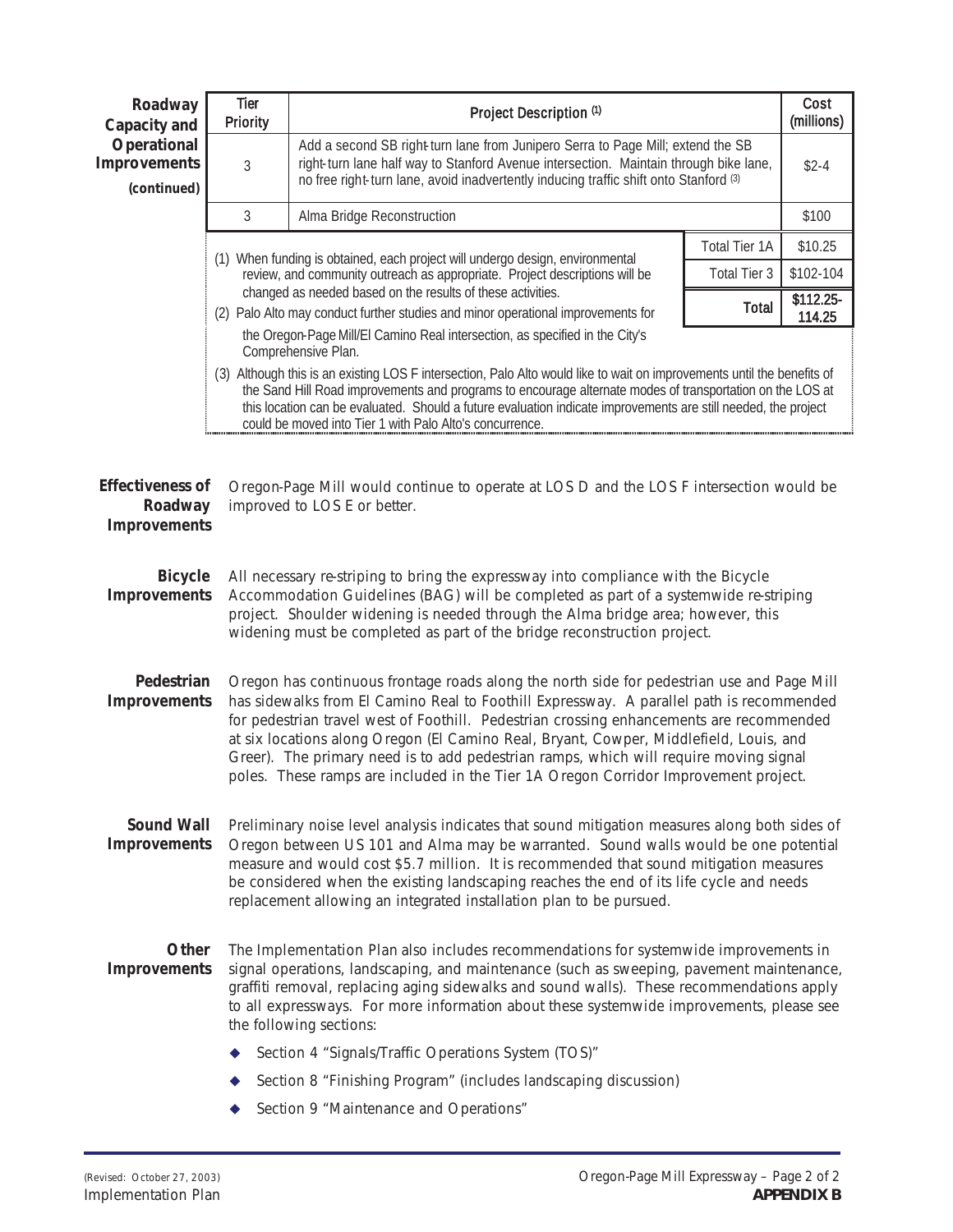#### **San Tomas Expressway**

*Vision* High-end express arterial with freeway-like segments. *Expressway Characteristics* **8.5** miles long **6-8** lanes wide, including HOV lanes **19** signalized intersections **2** freeway connections (SR 17, US 101) **3** cities served (Campbell, San Jose, Santa Clara) **220,000** vehicles use San Tomas daily **9** LOS F intersections in 2001/2002 **12** LOS F intersections projected in 2025



*Roadway Capacity and Operational* **Improvements** 

The roadway improvement projects recommended for San Tomas Expressway are listed below:

| Tier<br>Priority    | Project Description (1)                                                                                                                                                                                                                                                       | Cost<br>(millions) |
|---------------------|-------------------------------------------------------------------------------------------------------------------------------------------------------------------------------------------------------------------------------------------------------------------------------|--------------------|
| Expressway<br>Study | Updated signal timing plans from Budd to Hamilton and Moorpark to Scott                                                                                                                                                                                                       | N.A.               |
| Measure B           | Provide a 2nd left-turn lane from EB and WB Campbell to San Tomas and<br>a separate right-turn lane from WB Campbell to NB San Tomas                                                                                                                                          | N.A.               |
| 1A                  | At grade improvements at SR 17/San Tomas:<br>Restripe the EB through lane on White Oaks to provide an optional left<br>as 3rd left-turn lane<br>Provide second right-turn lane on SB off-ramp<br>Study potential operational & safety improvements in the interchange<br>area | \$2                |
| 1A                  | Provide a 2nd left-turn lane from EB and WB Hamilton to San Tomas and a<br>2nd left-turn lane from NB San Tomas to WB Hamilton                                                                                                                                                | \$2                |
| 1A                  | Widen to 8 lanes between Williams and El Camino Real with additional left-<br>turn lane from EB and WB EI Camino Real to San Tomas                                                                                                                                            | \$28               |
| 1A                  | Provide additional right-turn lane from WB Monroe to NB San Tomas                                                                                                                                                                                                             | \$1                |
| 1C                  | Provide additional right-turn lane from WB Scott to NB San Tomas                                                                                                                                                                                                              | \$1                |
| $\mathfrak{D}$      | Interchange at Stevens Creek                                                                                                                                                                                                                                                  | $$50-70$           |
| $\mathfrak{D}$      | Interchange at El Camino Real                                                                                                                                                                                                                                                 | \$60               |
| $\mathfrak{D}$      | Interchange at Monroe                                                                                                                                                                                                                                                         | \$55               |
| $\mathfrak{D}$      | Interchange at Scott                                                                                                                                                                                                                                                          | \$65               |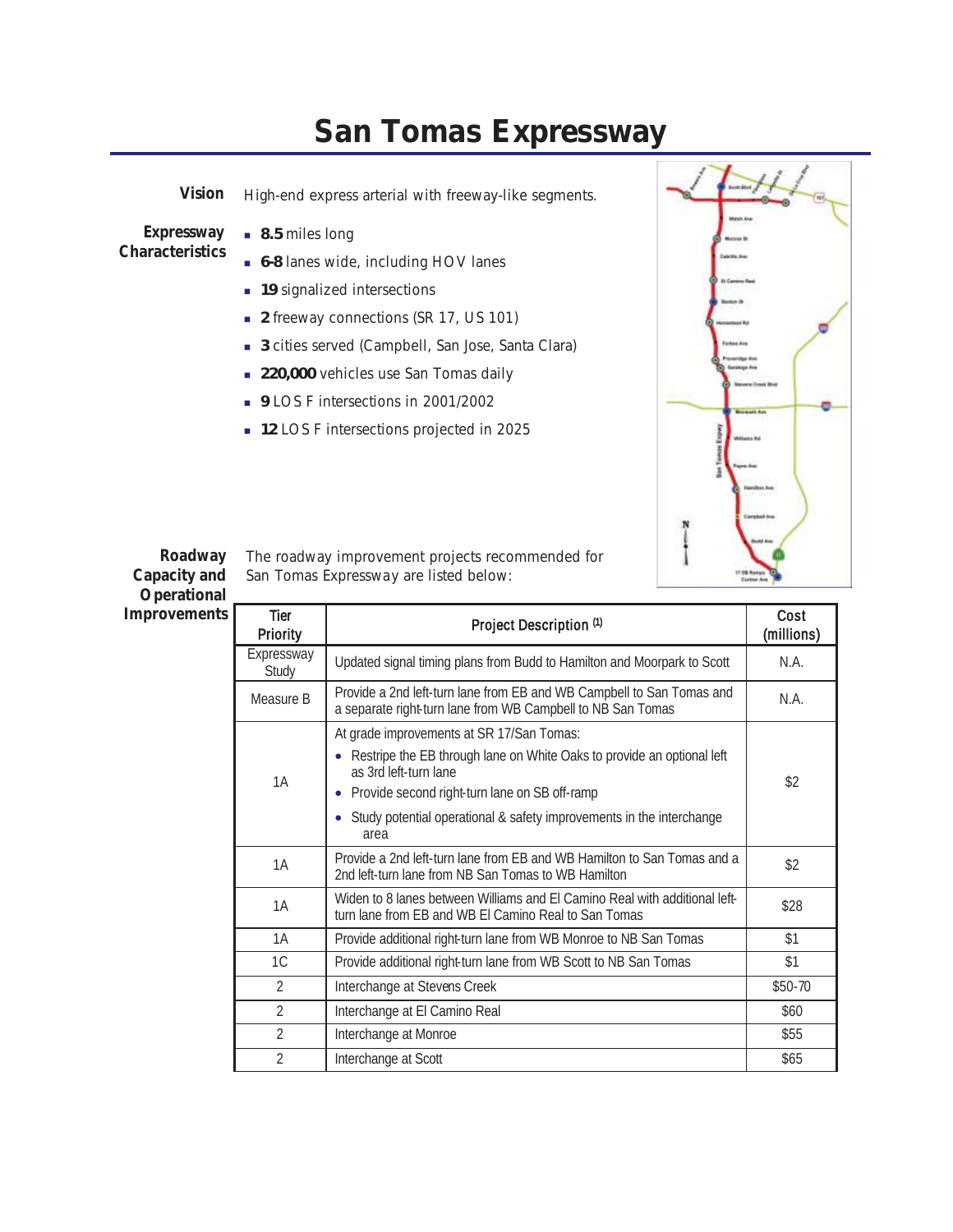| Roadway<br>Capacity and | <b>Tier Priority</b>                                                                                                             | Project Description (1)                                                                                                                                     |                      | Cost<br>(millions)  |
|-------------------------|----------------------------------------------------------------------------------------------------------------------------------|-------------------------------------------------------------------------------------------------------------------------------------------------------------|----------------------|---------------------|
| Operational             | 3<br>Initiate a study to reconfigure SR 17/San Tomas Interchange<br>Improvements<br>3<br>Reconstruct SR 17/San Tomas Interchange |                                                                                                                                                             |                      | \$0.25              |
| (continued)             |                                                                                                                                  | \$100-200                                                                                                                                                   |                      |                     |
|                         | 3                                                                                                                                | Freeway/expressway direct connector HOV ramps at US 101 and I-280                                                                                           |                      | \$30-45             |
|                         | (1)                                                                                                                              | When funding is obtained, each project will undergo design,                                                                                                 | <b>Total Tier 1A</b> | \$33                |
|                         |                                                                                                                                  | environmental review, and community outreach as<br>appropriate. Project descriptions will be changed as needed<br>based on the results of these activities. | Total Tier 1C        | \$1                 |
|                         |                                                                                                                                  |                                                                                                                                                             | <b>Total Tier 2</b>  | \$230-250           |
|                         |                                                                                                                                  |                                                                                                                                                             | Total Tier 3         | \$130.25<br>245.25  |
|                         |                                                                                                                                  |                                                                                                                                                             | <b>Total</b>         | \$394.25-<br>529.25 |

*Effectiveness of Roadway Improvements* Expressway south of I-280 would improve from LOS E to LOS D and north of I-280 from LOS E to LOS C or better.

 All of the existing and projected LOS F intersections would be improved to LOS E or better.

*Bicycle Improvements* All necessary re-striping to bring San Tomas Expressway into compliance with the Bicycle Accommodation Guidelines (BAG) will be completed as part of a systemwide restriping project.

Shoulder widening recommendations include:

| Location | <b>Project Description</b>                                                           | Cost<br>(millions) |
|----------|--------------------------------------------------------------------------------------|--------------------|
| Hamilton | Widen SB approach for approximately 275 feet<br>to provide adequate shoulder per BAG | \$0.25             |
| Cabrillo | Widen NB approach for approximately 375 feet<br>to provide adequate shoulder per BAG | \$0.20             |
|          | Total                                                                                | \$0.45             |

*Pedestrian* Most of San Tomas has wide shoulders for emergency and occasional pedestrian use *Improvements* with sidewalks provided at bus stops and at the Los Gatos Creek Trail connection.

- Four pedestrian crossing enhancement locations were identified for school, bus stop, and commercial access: Williams, Homestead, El Camino Real, and Cabrillo. Total potential cost is \$0.8 million.
- A new pedestrian overcrossing (POC) is recommended near Latimer to connect various community facilities at a cost of \$4.0 million.